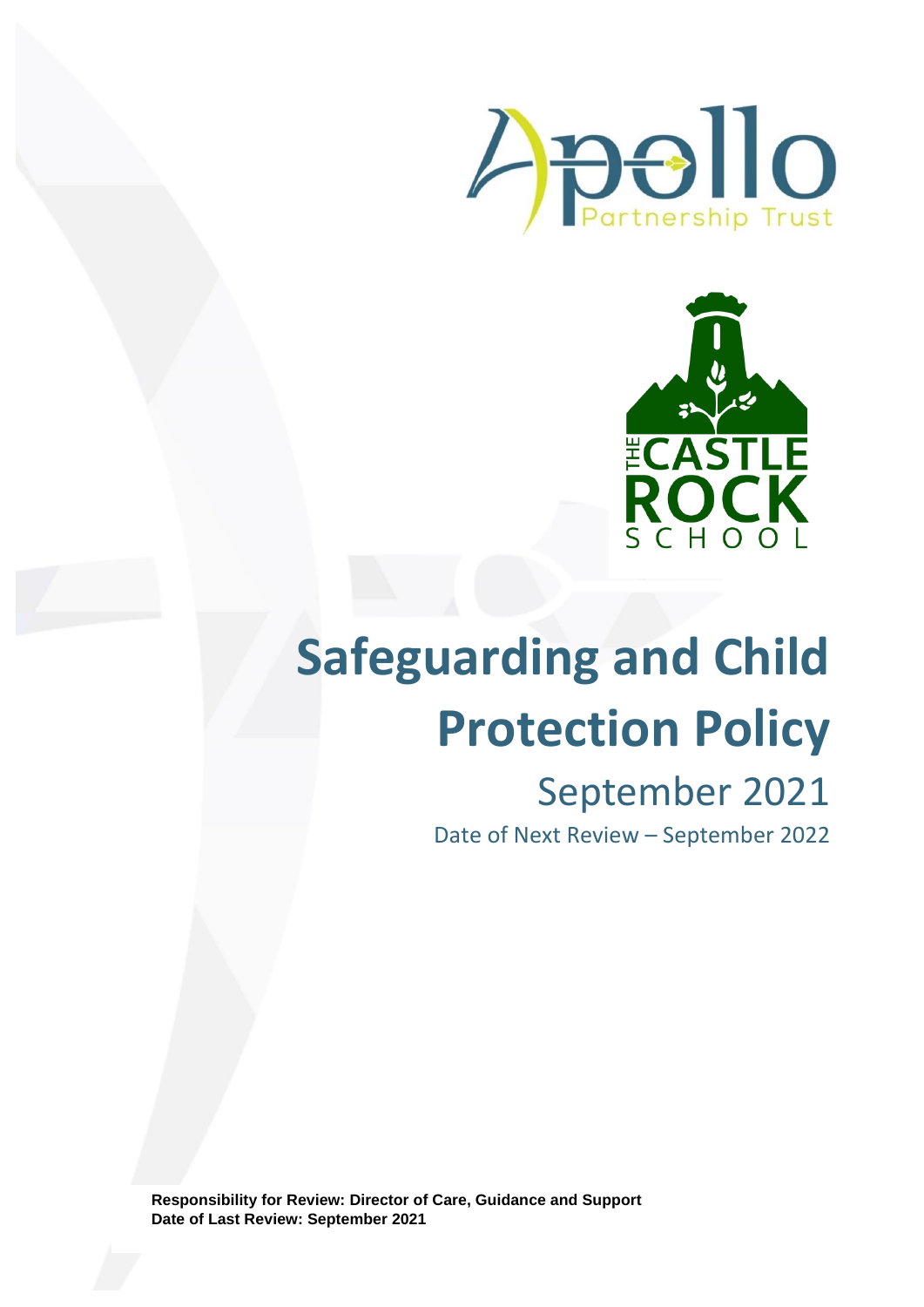# **Contents**

| 1                                                                                   |  |
|-------------------------------------------------------------------------------------|--|
|                                                                                     |  |
|                                                                                     |  |
|                                                                                     |  |
|                                                                                     |  |
|                                                                                     |  |
|                                                                                     |  |
|                                                                                     |  |
|                                                                                     |  |
|                                                                                     |  |
| 6                                                                                   |  |
| 7                                                                                   |  |
| Recruitment and Selection of Staff (also see the Safer Recruitment policy)  21<br>8 |  |
|                                                                                     |  |
|                                                                                     |  |
|                                                                                     |  |
|                                                                                     |  |
|                                                                                     |  |
|                                                                                     |  |
|                                                                                     |  |

# <span id="page-1-0"></span>Named staff and contacts

- Designated Safeguarding Lead: Katrina Farragher (Deputy Head)
- Deputy Designated Safeguarding Lead/s: Aimee Kinder, Adam Thompson (Assistant Heads), David Perkins (Mental Health Professional), Jo Wilton (Counsellor), Richard Elderton, Emily Bracey, Aaron Tarpey, Charnell Goodwin, Helen Wood, Margaret Lofthouse (Pastoral Mentors)
- Designated Teachers for Children in Care: Aimee Kinder, Adam Thompson (Assistant Heads)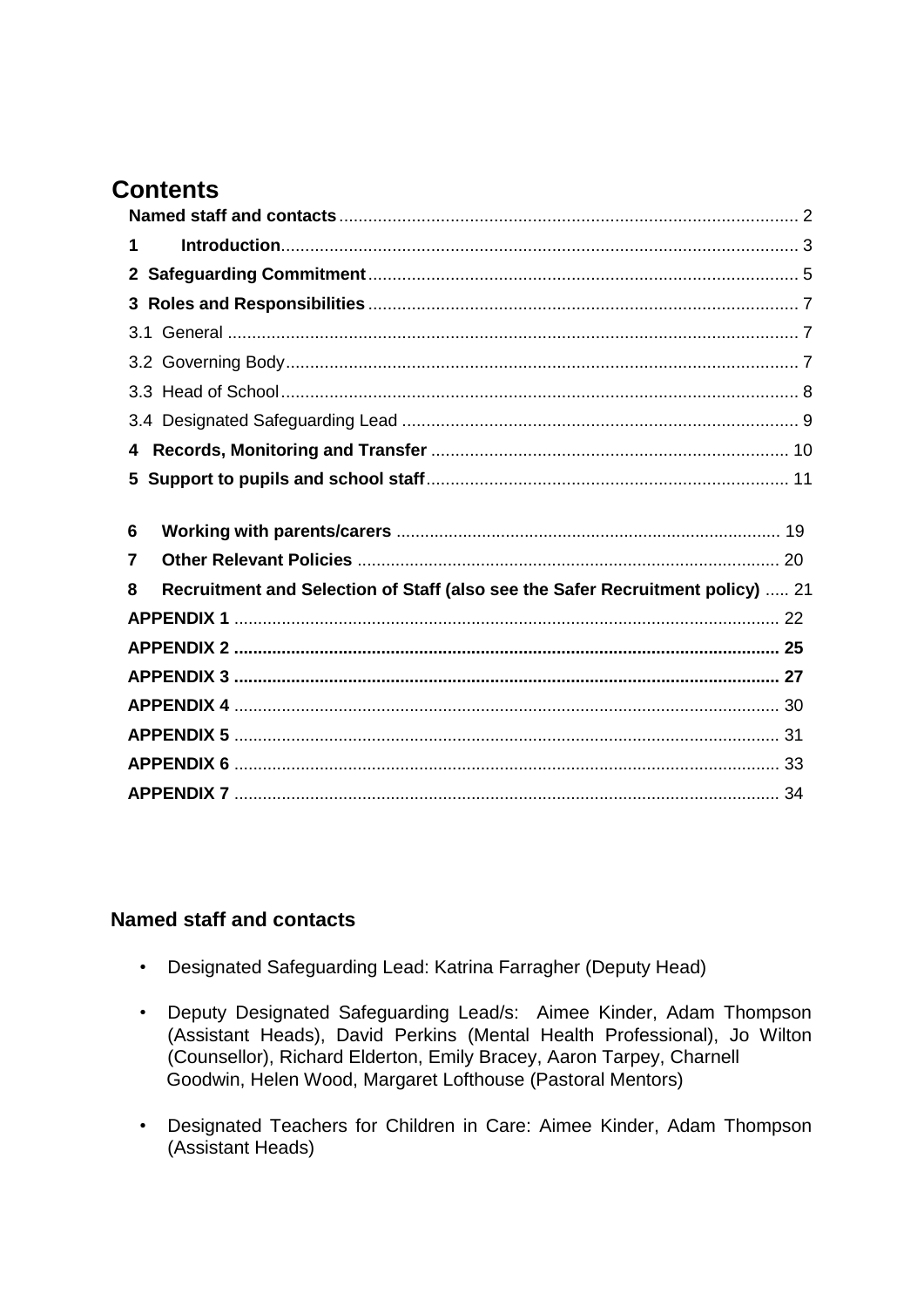- Nominated Safeguarding Governor: Liz Seymour
- Safeguarding and Performance Unit contacts:

**Service Manager - Safeguarding and Performance Service:**

Hayley Binley: 01163057566 / 07538562293

#### **LADO / Allegations:**

Kim Taylor / Lovona Brown: 0116 305 7597

#### **Safeguarding Development Officers:**

Simon Genders 0116 305 7750 Ann Prideaux 0116 305 7317

#### **First Response Children's Duty (Tier 4 Same-day referrals)**

Telephone 0116 3050005 Email childrensduty@leics.gov.uk Address First Response Children's Duty Room 100b County Hall Championship Way **Glenfield** LE3 8RF

**All other referrals including Early Help (Children & Family Wellbeing) Service**  <http://lrsb.org.uk/childreport>

#### **Early Help queries and Consultation Line:** 0116 3058727

#### <span id="page-2-0"></span>**1 Introduction**

- 1.1 The Castle Rock School fully recognises the contribution it can make to protect children and support pupils in school. The aim of the policy is to safeguard and promote our pupils' welfare, safety and health by fostering an honest, open, caring and supportive environment. We encourage children to talk about their worries and to report their concerns to us. The pupils' welfare is of paramount importance.
- 1.2 This policy is consistent with:
	- the legal duty to safeguard and promote the welfare of children, as described in section 157 of the Education Act 2002 for academies and the statutory guidance "*Keeping children safe in education – Statutory guidance for schools and colleges", September 2021* and *"Working Together to Safeguard Children", 2018.*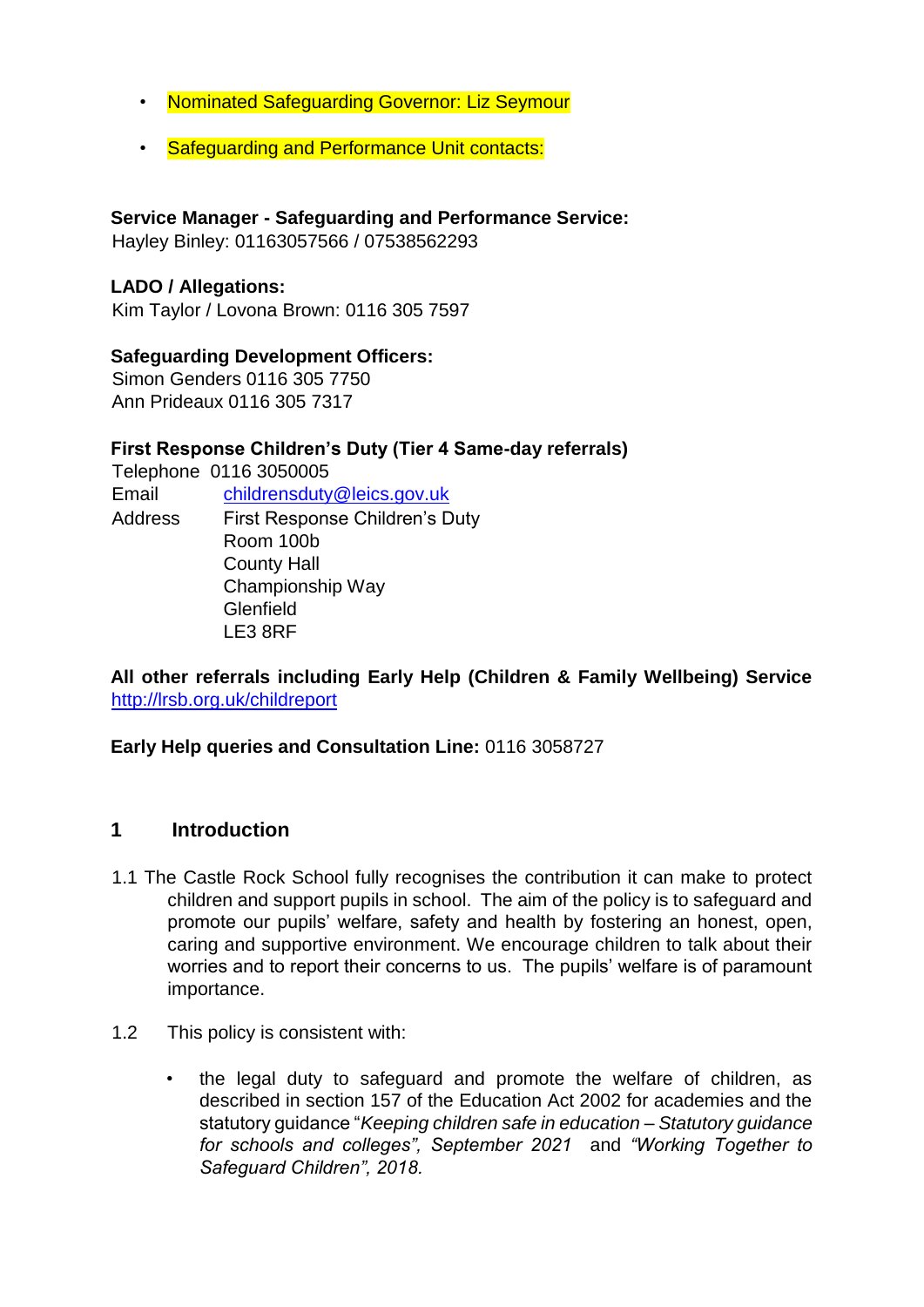- the Leicestershire and Rutland Safeguarding Children Partnership MultiAgency Safeguarding Arrangements
- 1.3 There are four main elements to our Safeguarding / Child Protection Policy:
	- **Prevention** (e.g. positive school atmosphere, teaching and pastoral support to pupils, safer recruitment procedures);
	- **Protection** (by following agreed procedures, ensuring staff are trained and supported to respond appropriately and sensitively to Child Protection concerns);
	- **Support** (to pupils and school staff and to children who may have been harmed or abused);
	- **Working with parents** (to ensure appropriate communications and actions are undertaken).
- 1.4 This policy applies to all staff, volunteers, governors and visitors to the school. We recognise that child protection is the responsibility of all adults in school. We will ensure that all parents and other working partners are aware of our child protection policy by mentioning it in our school prospectus, displaying appropriate information in our reception and on the school website and by raising awareness at meetings with parents as appropriate.

#### 1.5 **Extended school activities**

Where the Local Governing Body provides services or activities directly under the supervision or management of school staff, the school's arrangements for child protection will apply. Where services or activities are provided separately by another body, the Local Governing Body will seek assurance in writing that the body concerned has appropriate policies and procedures in place to safeguard and protect children (inspecting these where needed) and that there are arrangements to liaise with the school on these matters where appropriate. Safeguarding requirements will be included in any lease or hire agreement as a condition of use; and any failure to comply will lead to termination of the agreement.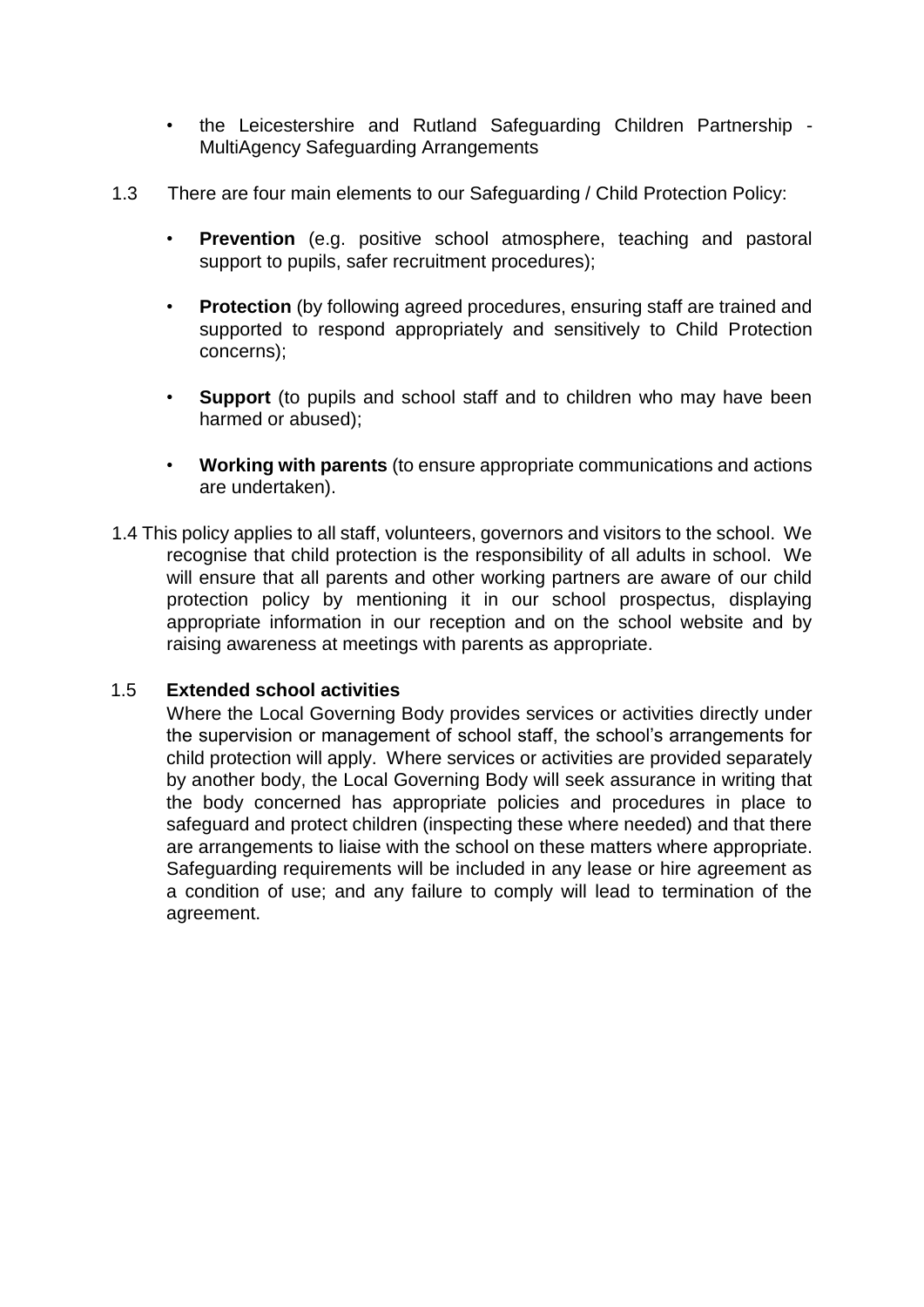# <span id="page-4-0"></span>**2 Safeguarding Commitment**

- 2.1 For the purposes of this policy, safeguarding and promoting the welfare of children is defined as:
	- protecting children from maltreatment;
	- preventing impairment of children's mental and physical health or development;
	- ensuring that children grow up in circumstances consistent with the provision of safe and effective care; and
	- taking action to enable all children to have the best outcomes.
- 2.2 The school adopts an open and accepting attitude towards children as part of its responsibility for pastoral care. Staff encourage children and parents to feel free to talk about any concerns and to see school as a safe place when there are difficulties. Children's worries and fears will be taken seriously and children are encouraged to seek help from members of staff.
- 2.3 Our school will therefore:
	- Establish and maintain an ethos where children feel secure and are encouraged to talk, and are listened to;
	- Ensure that children's wishes and feelings are taken into account when determining what actions to take and services to provide and that they are able to express their views and give feedback. We will always seek to act in the best interests of children.
	- Ensure that children know that there are adults in the school whom they can approach if they are worried or are in difficulty;
	- Include in the curriculum activities and opportunities for PSHE / Citizenship / Relationships Education, Relationships and Sex Education and Health Education which equip children with the skills they need to stay safe from abuse (including online and other contexts children are in), and to know to whom they can turn for help; via signposting assemblies and website links. They can speak to our school counsellor and where appropriate are allocated a mentor.
	- Ensure every effort is made to establish effective working relationships with parents and colleagues from other agencies;
	- Operate safer recruitment procedures and make sure that all appropriate checks are carried out and recorded on the single central record for new staff and volunteers who will work with children, including identity, right to work, enhanced DBS criminal record and barred list (and overseas where needed), references, and prohibition from teaching or managing in schools (s.128) etc (see Keeping children safe in education part 3).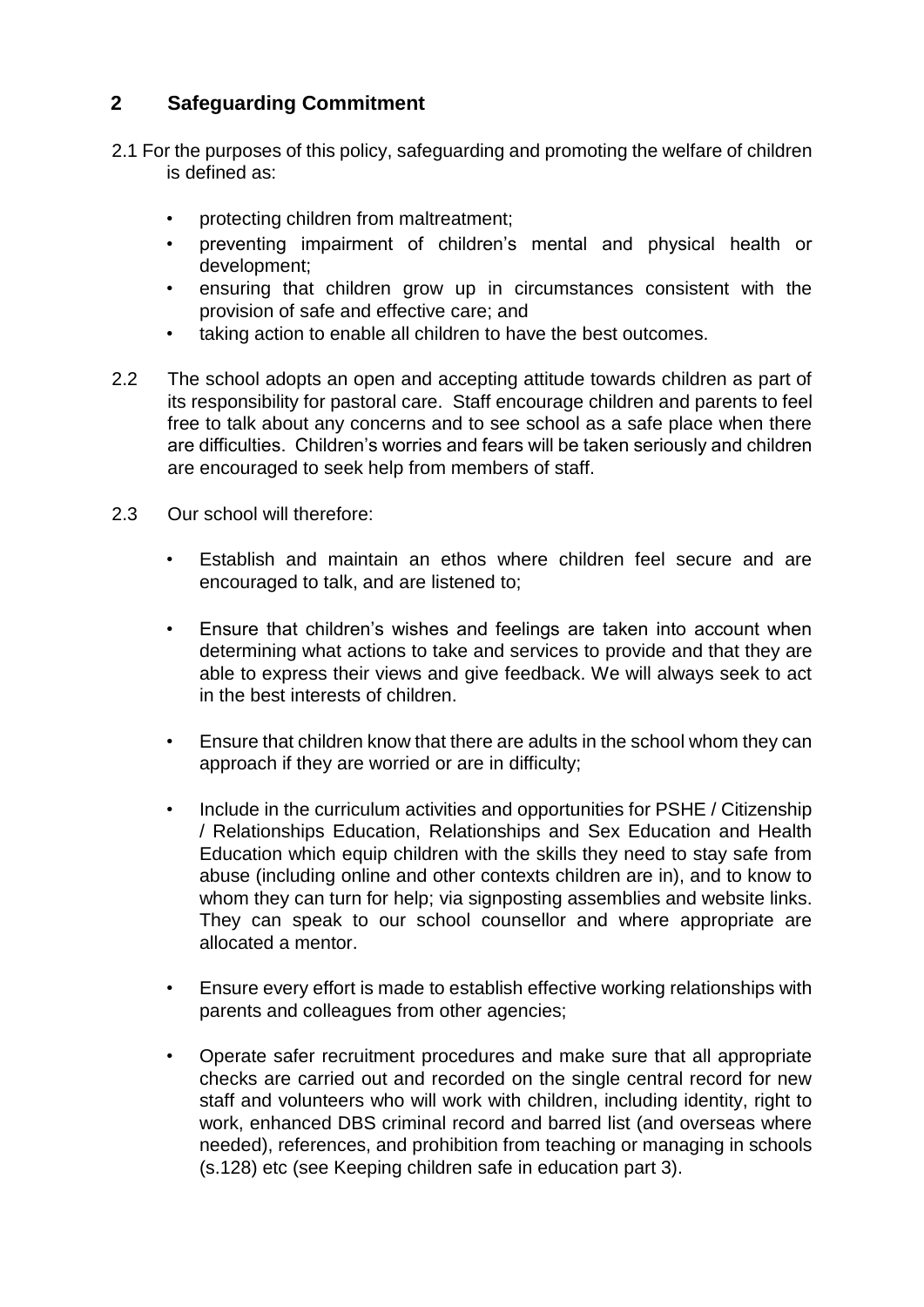#### 2.4 **Safeguarding in the Curriculum**

Children are taught about safeguarding in school. The following areas are among those addressed in PSHE and Relationships Education, Relationships and Sex Education and Health Education and in the wider curriculum:- • Bullying (including Cyberbullying)

- Drugs, alcohol and substance misuse (including awareness of County Lines and the Criminal Exploitation of children where appropriate)
- Online safety
- The danger of meeting up with strangers
- Fire and water safety
- Road safety
- Domestic Abuse
- Healthy Relationships / Consent
- (so called) Honour Based Abuse issues e.g. forced marriage, Female Genital Mutilation (FGM) (see Appendix 6),
- Sexual exploitation of children (CSE), including online
- Child criminal exploitation (including cybercrime)
- Preventing Extremism and Radicalisation (see Appendices 4 and 5)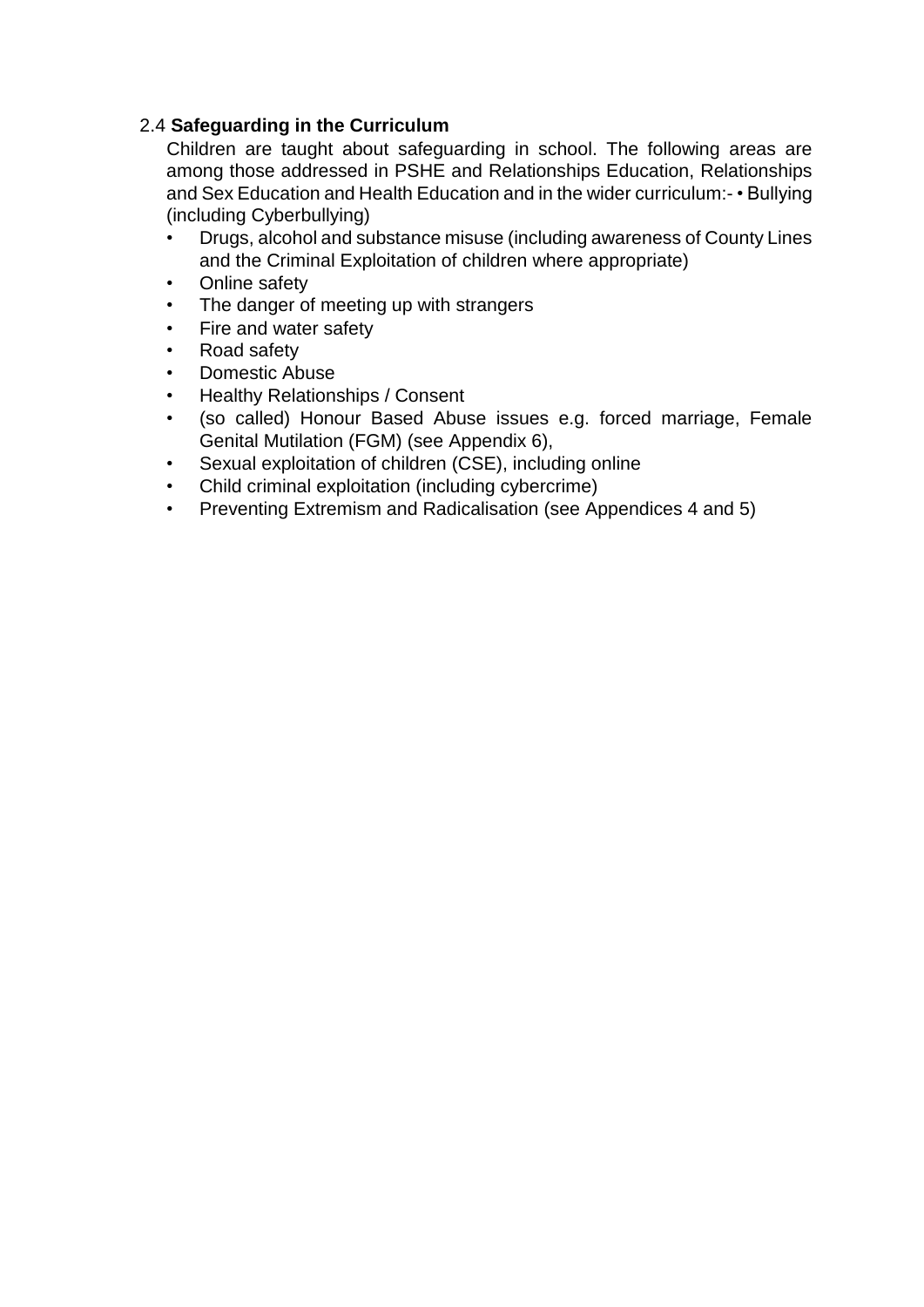#### <span id="page-6-0"></span>**3 Roles and Responsibilities**

#### <span id="page-6-1"></span>**3.1 General**

All adults working with or on behalf of children have a responsibility to safeguard and promote their welfare. This includes a responsibility to be alert to possible abuse and to record and report concerns to staff identified with child protection responsibilities within the school.

The names of the Designated Safeguarding Lead and Deputy Designated Safeguarding Leads for the current year are listed at the start of this document.

#### <span id="page-6-2"></span>**3.2 Local Governing Body**

In accordance with the statutory guidance "Keeping children safe in education" 2021*,* the Local Governing Body will ensure that:

- The school has its own child protection/safeguarding policy, procedures and training in place which are effective and comply with the law at all times. The policy is made available publicly.
- The school operates safer recruitment practices, including appropriate use of references and checks on new staff and volunteers. Furthermore, the Head of School, nominated Governors and other staff involved in the recruitment process have undertaken Safer Recruitment Training.
- There are procedures for dealing with safeguarding concerns (including lower level concerns) and allegations of abuse against members of staff and volunteers (see Appendix 2).
- There is a senior member of the school's leadership team who is designated to take lead responsibility for dealing with child protection (the "Designated Safeguarding Lead") and there is always cover for this role with appropriate arrangements for before/after school and out of term time activities.
- The Designated Safeguarding Lead undertakes effective Local Authority training (in addition to basic child protection training) and this is refreshed every two years. In addition to this formal training, their knowledge and skills are updated at regular intervals (at least annually) using safeguarding briefings etc.
- The Head of School, and all other staff and volunteers who work with children (including early years practitioners within any settings on the school site), undertake appropriate training which is regularly updated at least annually, (and more comprehensively, every three years in compliance with the Safeguarding Children Partnership protocol); and new staff and volunteers who work with children are made aware of the school's arrangements for child protection and their responsibilities (including this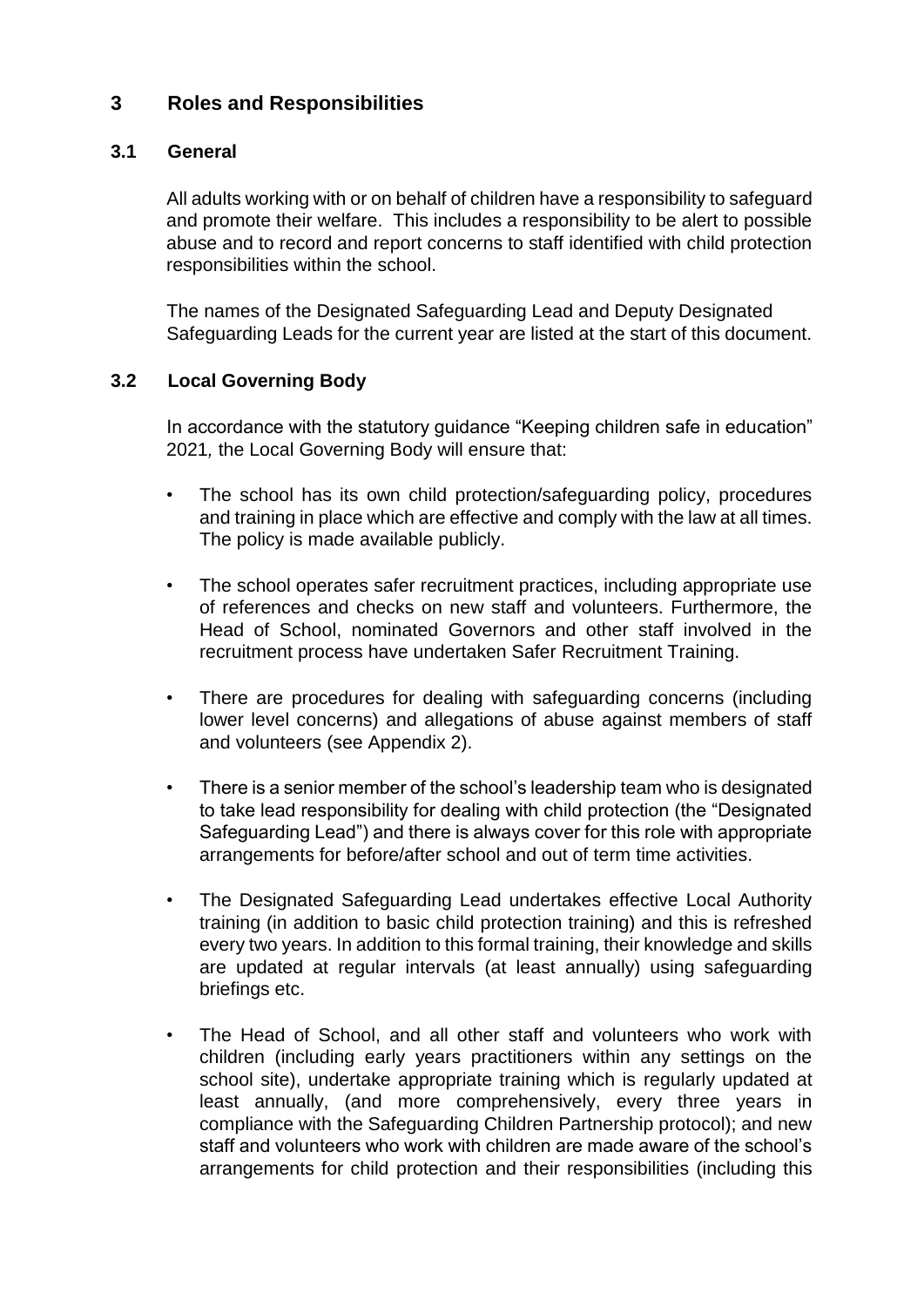policy, Part 1 of Keeping Children Safe in Education (or Annex A, if appropriate), the pupil behaviour policy, the staff behaviour policy (code of conduct), the role of the Designated Safeguarding Lead and how to respond to children who go missing from education). The Local Authority Induction leaflet, ("Safeguarding in Education Induction – Child Protection Information, Safer Working Practice") will be used as part of this induction and Annex B from "Keeping children safe in education" 2021 is provided to all staff working directly with children.

- Any deficiencies or weaknesses brought to the attention of the Local Governing Body will be rectified without delay.
- The Chair of the Local Governing Body deals with any safeguarding concerns or allegations of abuse made against the Head of School, in liaison with the Local Authority Allegations Manager (LADO). The Chair of the Apollo Partnership Trust (or, in the absence of a Chair, the Vice Chair) would investigate any allegations of abuse made against the Excecutive Head Teacher.
- Effective policies and procedures are in place and updated annually including a behaviour "code of conduct" for staff and volunteers - "Guidance for Safer Working Practice for those who work with children in education settings May 2019" (supplemented where necessary by the COVID-19 Addendum April 2020). Information is provided to the Local Authority (acting on behalf of the Safeguarding Children Partnership) through the Safeguarding Annual Return.
- There is an individual member of the Governing Body who will champion issues to do with safeguarding children and child protection within the school, liaise with the Designated Safeguarding Lead, and provide information and compliance/monitoring reports to the Governing Body.
- The school contributes to inter-agency working in line with statutory guidance "Working Together to Safeguard Children" 2018 including providing a co-ordinated offer of Early Help for children who require this. This Early Help may be offered directly through school provision or via referral to an external support agency. Safeguarding arrangements take into account the procedures and practice of the local authority and the Leicestershire and Rutland Safeguarding Children Partnership.

#### <span id="page-7-0"></span>3.3 **Head of School**

The Head of School will ensure that:

The policies and procedures adopted by the Governing Body are effectively implemented and followed by all staff;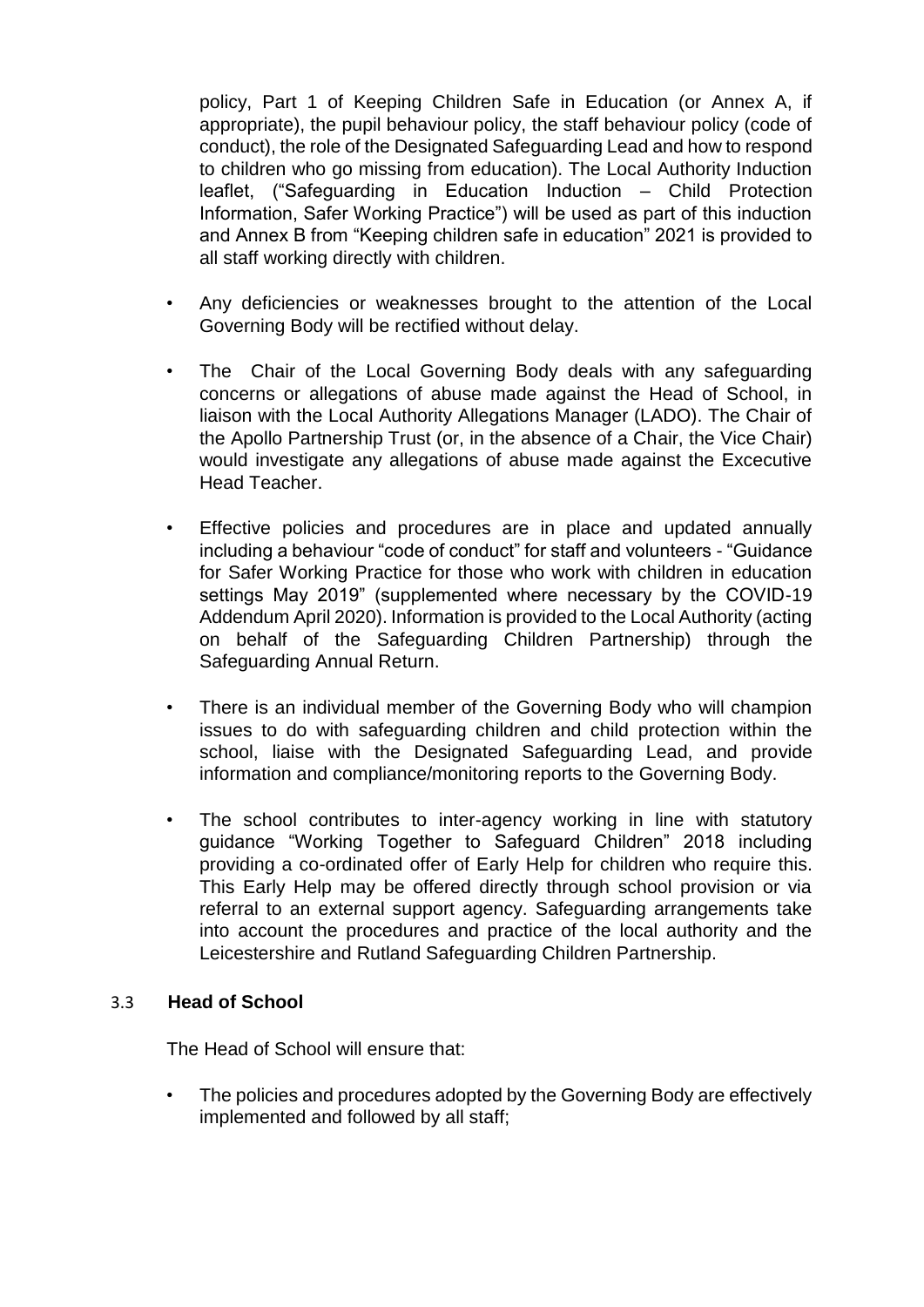- Sufficient resources and time are allocated to enable the Designated Safeguarding Lead and other staff to discharge their responsibilities, including taking part in strategy discussions and other inter-agency meetings, and contributing to the assessment of children;
- Allegations of abuse or concerns that a member of staff or adult working at school may pose a risk of harm to children or young people are notified to the Local Authority Designated Officer, where the threshold is met.
- All staff and volunteers feel able to raise concerns about poor or unsafe practice in regard to children, and such concerns are addressed sensitively and effectively in a timely manner. The NSPCC whistle blowing helpline number is also available (0800 028 0285).
- All staff are made aware that they have an individual responsibility to pass on safeguarding concerns and that if all else fails to report these directly to Children's Social Care (Children and Family Specialist Services) or the Police.

#### <span id="page-8-0"></span>**3.4 Designated Safeguarding Lead**

The Designated Safeguarding Lead (or a Deputy) will always be available for staff to discuss any safeguarding concerns. The responsibilities of the DSL are found in Annex C of "Keeping children safe in education". The DSL is a senior member of staff on the senior leadership team and the role is explicit in their job description. Responsibilities include:

- **Managing referrals** to the local authority children's social care, to the Channel programme, to the Disclosure and Barring Service for staff dismissed for safeguarding concerns (as required), to the Police where a crime may have been committed
- **Working with others** to act as a source of support and advice, to act as a point of contact for the safeguarding partners, to liaise with the head of School about issues especially to do with ongoing enquiries under section 47 of the Children Act 1989 and police investigations, to liaise with staff when deciding to make a referral to relevant agencies so that children's needs are considered holistically, to liaise with the senior mental health lead, to promote supportive engagement with parents and carers, to take the lead in promoting educational outcomes for children in need and those with a social worker, to liaise with the Governing Body and the Local Authority on any deficiencies brought to the attention of the Governing Body and how these should be rectified without delay
- **Information sharing and managing safeguarding files** keeping files confidential, secure and up to date, in a separate file for each child, including a clear and comprehensive summary, detailing how the concern was followed up and resolved, with a note of actions, decisions and the outcome, sharing information as required to safeguard children and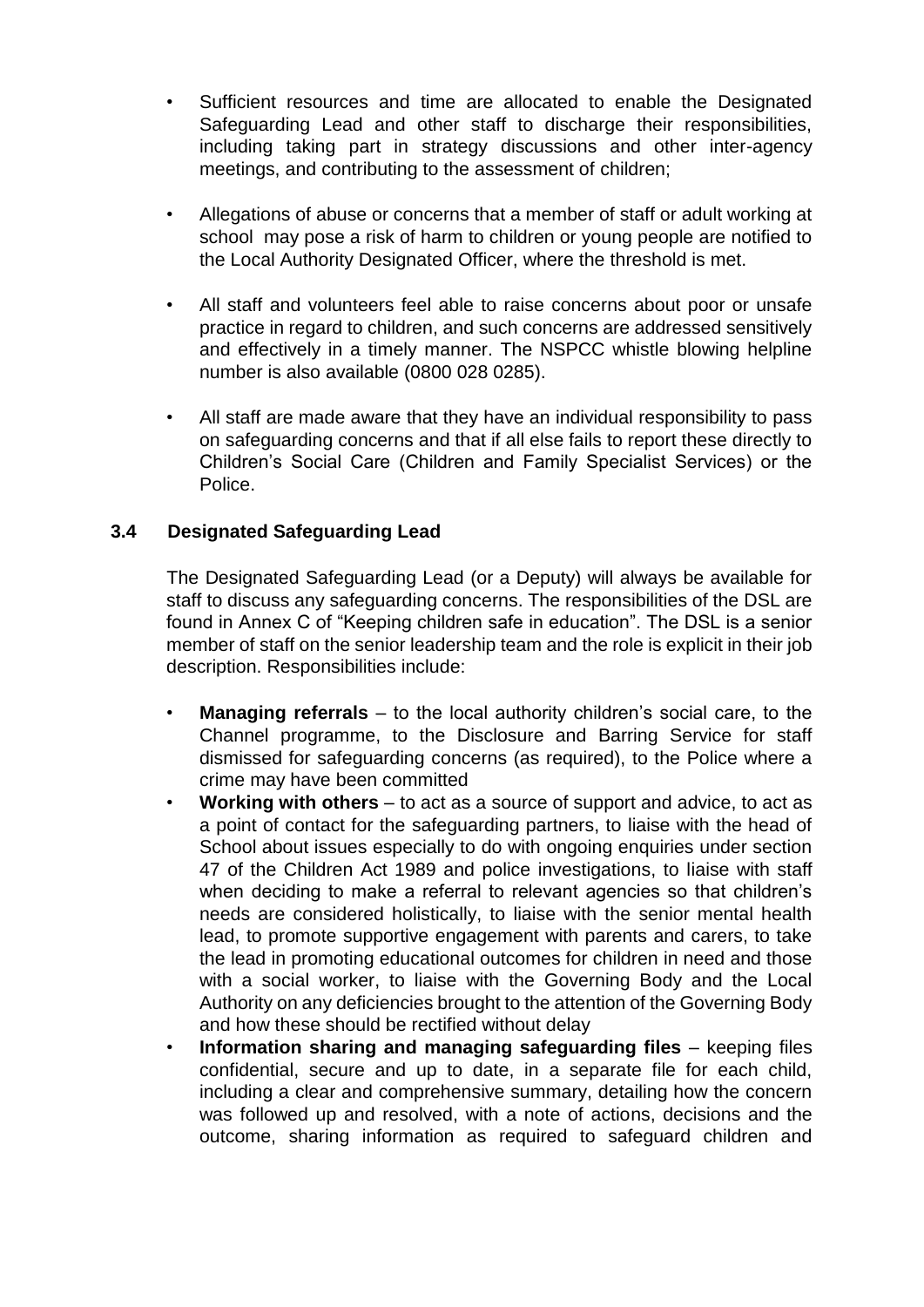transferring records and other relevant information to the new school within 5 days or in advance if necessary

- **Raising Awareness** ensuring each member of staff and volunteer understands the child protection policy which is reviewed at least annually, making it available publicly, ensuring staff have access to relevant training and induction, promotoing educational outcomes by sharing relevant information about vulnerable children
- **Training, knowledge and skills**  to undergo DSL training every two years (updating at least annually via bulletins etc) and to attend Prevent awareness training, in order to understand assessment and referral processes, to contribute effectively to child protection conferences including the importance of sharing information, to understand the lasting impact that adversity and trauma can have on children and how to respond to this, to be alert to children with specific needs eg SEND, those with health conditions and young carers, to understand the unique risks associated with online safety
- **Providing support to staff**  to help them feel confident on welfare, safeguarding and child protection matters, to provide support in the referral process if required and to help them to understand that safeguarding and educational outcomes are linked
- **Understanding the views of children**  encouraging a culture of listening to children and taking account of their wishes and feelings in measues taken to protect them and understanding the difficulties children may have in approaching staff about their circumstances
- **Holding and sharing information** sharing with safeguarding partners, other agencies and professionals and transferring records between schools and colleges in accordance with data protection legislation, keeping detailed, accurate and secure written records and understanding the purpose of this

# <span id="page-9-0"></span>**4 Records, Monitoring and Transfer**

- 4.1 Well-kept records are essential to good child protection practice. All staff are clear about the need to record and report concerns about a child or children within the school. Records of concerns are recorded in CPOMs or written down if access to a computer is not possible, signed, dated and passed immediately to the Designated Safeguarding Lead (or a Deputy). The Designated Safeguarding Lead is responsible for such records and for deciding at what point these records should be shared with other agencies (in accordance with the Data Protection Act 2018 and GDPR principles).
- 4.2 Records relating to actual or alleged abuse or neglect are stored apart from normal pupil or staff records. Normal records sometimes have markers to show that there is sensitive material stored elsewhere. This is to protect individuals from accidental access to sensitive material by those who do not need to know.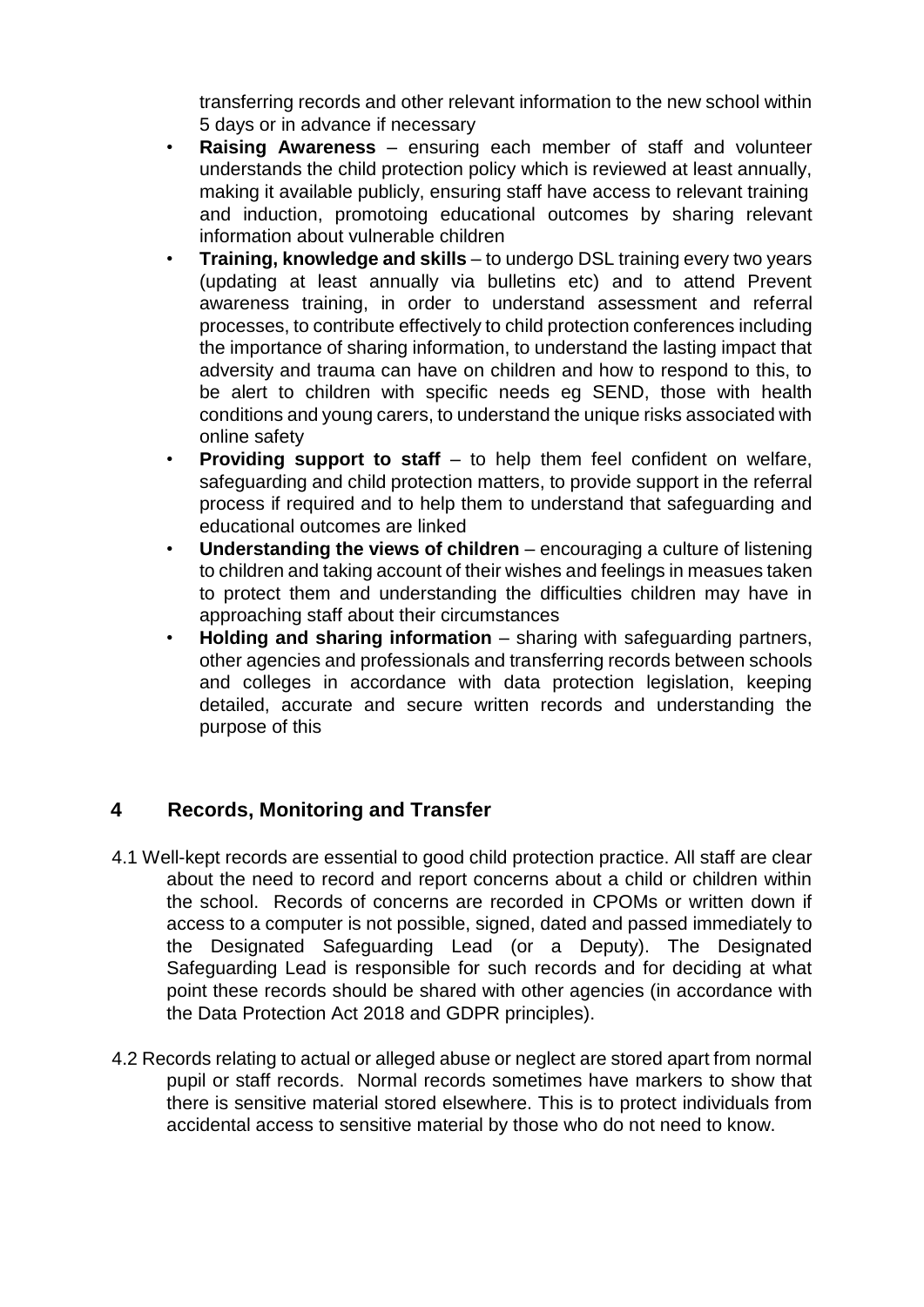- 4.3 Child protection records are stored securely, with access confined to specific staff, eg the Designated Safeguarding Lead (and relevant deputies) and the Head of School.
- 4.4 Child protection records are reviewed regularly to check whether any action or updating is needed. This includes monitoring patterns of complaints or concerns about any individuals and ensuring these are acted upon. A case file chronology, summarizing case activity and significant events in the child's life, helps to enable effective monitoring. Any actions taken are clearly indicated.
- 4.5 When children transfer school their safeguarding records are also transferred within 5 days of them starting. Safeguarding records will be transferred separately from other records and best practice is to pass these directly to a Designated Safeguarding Lead in the receiving school *o*r 6th form / FE *college,*  with any necessary discussion or explanation and to obtain a signed and dated record of the transfer. Where a child needs specific ongoing support, relevant information will be transferred prior to the child arriving at their new school. In the event of a child moving out of area and a physical handover not being possible then the most secure method should be found to send the confidential records to a named Designated Safeguarding Lead and a photocopy kept until receipt is confirmed. Files requested by other agencies e.g. Police, are copied.

# <span id="page-10-0"></span>**5 Support to pupils and school staff**

5.1 **Support to pupils (including those about whom there are mental health concerns)** Our school recognises that children who are abused or who witness violence may find it difficult to develop a sense of self-worth and view their lives in a positive way and that this is likely to adversely impact their mental health and emotional well-being. Children may be vulnerable because, for instance, they have an allocated social worker, have a disability, are in care, a care-leaver or previously looked after, or are experiencing some form of neglect. It is therefore important that staff recognize that mental health concerns can, in some cases, be an indicator that a child has suffered or is at risk of suffering abuse, neglect or exploitation. Staff are well placed to observe children daytoday and identify those whose behaviour suggests that they may be experiencing a mental health problem or be at risk of developing one. Where children have suffered abuse and neglect, or other potentially traumatic adverse childhood experiences, this can have a lasting impact throughout childhood, adolescence and into adulthood. For such children school may be one of the few stable, secure and predictable components of their lives. If staff have a mental health concern about a child that is also a safeguarding concern, immediate action will be taken, following this policy and speaking to the designated safeguarding lead or a deputy. Our school seeks to remove any barriers that may exist in being able to recognise abuse or neglect in pupils with Special Educational Needs, disabilities or physical health issues. We will seek to provide such children with the necessary support to build their self-esteem and confidence, helping them to secure the very best educational outcomes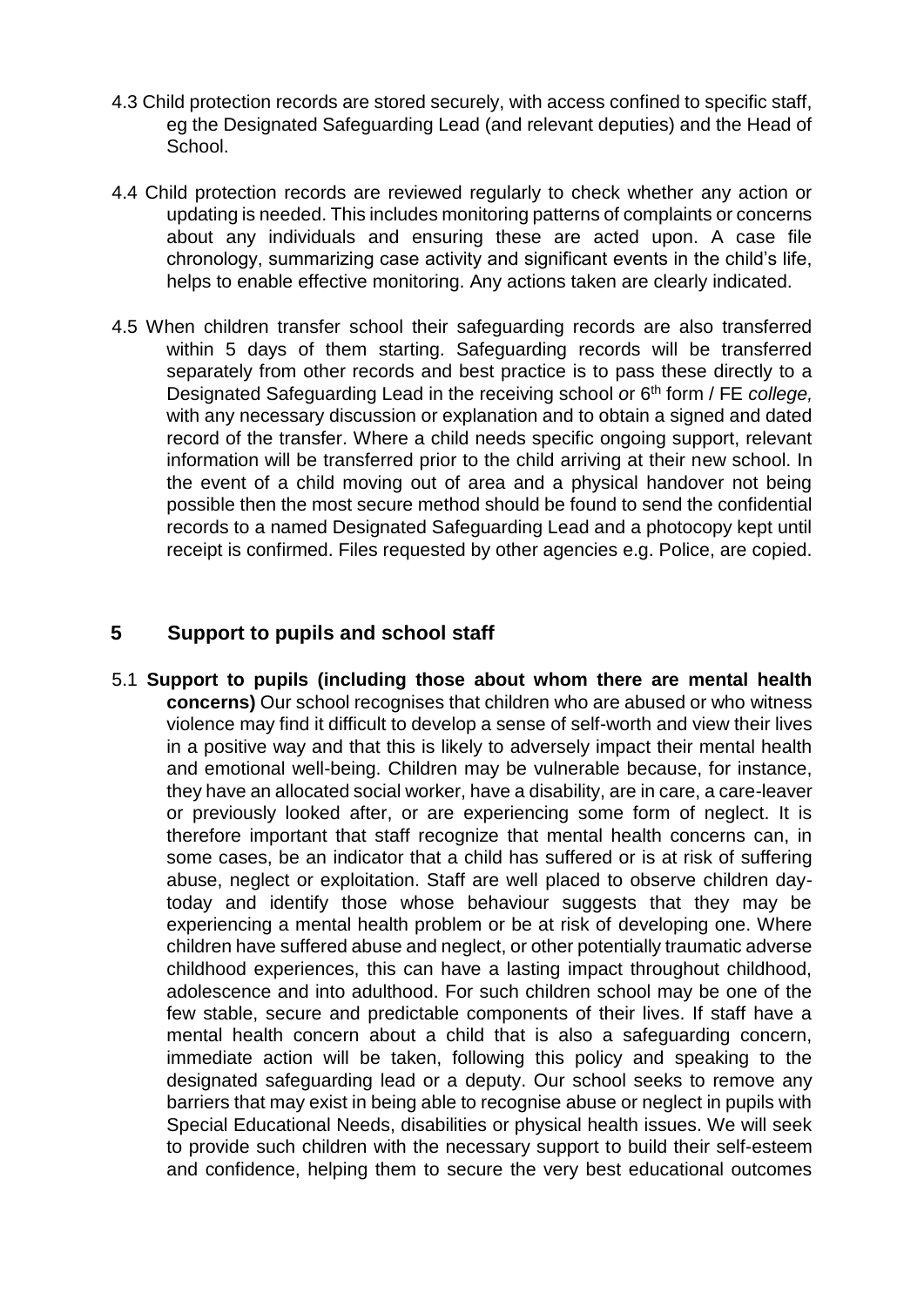they are able to achieve. The context in which safeguarding incidents and/or behaviours occur, whether in school or within or outside the home (including online), will be considered by staff, particularly the DSL and Deputy DSLs. Any associated threats or risks will be included in assessments and relevant information included in referrals to Children's Social Care. General indicators of abuse and neglect (from Part 1 of the statutory guidance) are also included in Appendix 7 of this policy and further information about specific forms of abuse are contained within Appendix B of the statutory guidance, "Keeping Children Safe in Education".

- 5.2 **Peer on peer/child on child abuse** We recognise that children sometimes display harmful behaviour themselves and that even if there are no reports, it may still be happening. Incidents or allegations will be referred on for appropriate support and intervention. Such abuse is unacceptable and will not be tolerated at all or passed off as "banter", "just having a laugh" or "part of growing up". This abuse could for example include sexual violence and sexual harassment, "upskirting", initiation/hazing type violence, all forms of bullying, abuse in intimate relationships between peers, consensual and nonconsensual sharing of indecent images, causing someone to engage in sexual activity without consent and physical violence (eg hitting, kicking, shaking, biting, hair pulling, etc). This may be experienced by both boys and girls, however, girls are more likely to be the victims and boys perpetrators. There are different school and local authority or Safeguarding Children Partnership guidance and policies which detail the school's procedures to address and minimise these concerns including;
	- 1. Behaviour Policy
	- 2. Anti-bullying Policy
	- 3. Online safety Policy
	- 4. "Guidance for schools working with children who display harmful sexual behaviour" (Leicestershire LA Guidance)

5. DfE guidance "Sexual violence and sexual harassment between children in schools and colleges" and Part 5 of "Keeping children safe in education".

Children will be encouraged to report to a trusted adult in school all incidents of peer on peer abuse wherever it may have happened and will be taught about alternative ways of doing this both in school and elsewhere eg via a "worry box". They will always be taken seriously and never given the impression that they are creating a problem by reporting their concern or made to feel ashamed. Where an incident has occurred or specific risks are identified, the details will be added to a safeguarding or behaviour record for the children concerned and a thorough investigation conducted by the DSL. A written risk assessment will be undertaken by the DSL in order to minimise the risk of further harm and to ensure the safety of all staff and pupils. Parents or carers of the children involved will be informed as soon as it is appropriate to do so. Support plans will be written and help offered, by different adults in school (to avoid a possible conflict of interest), to the alleged victim, the child or young person accused and any other children involved. A referral to any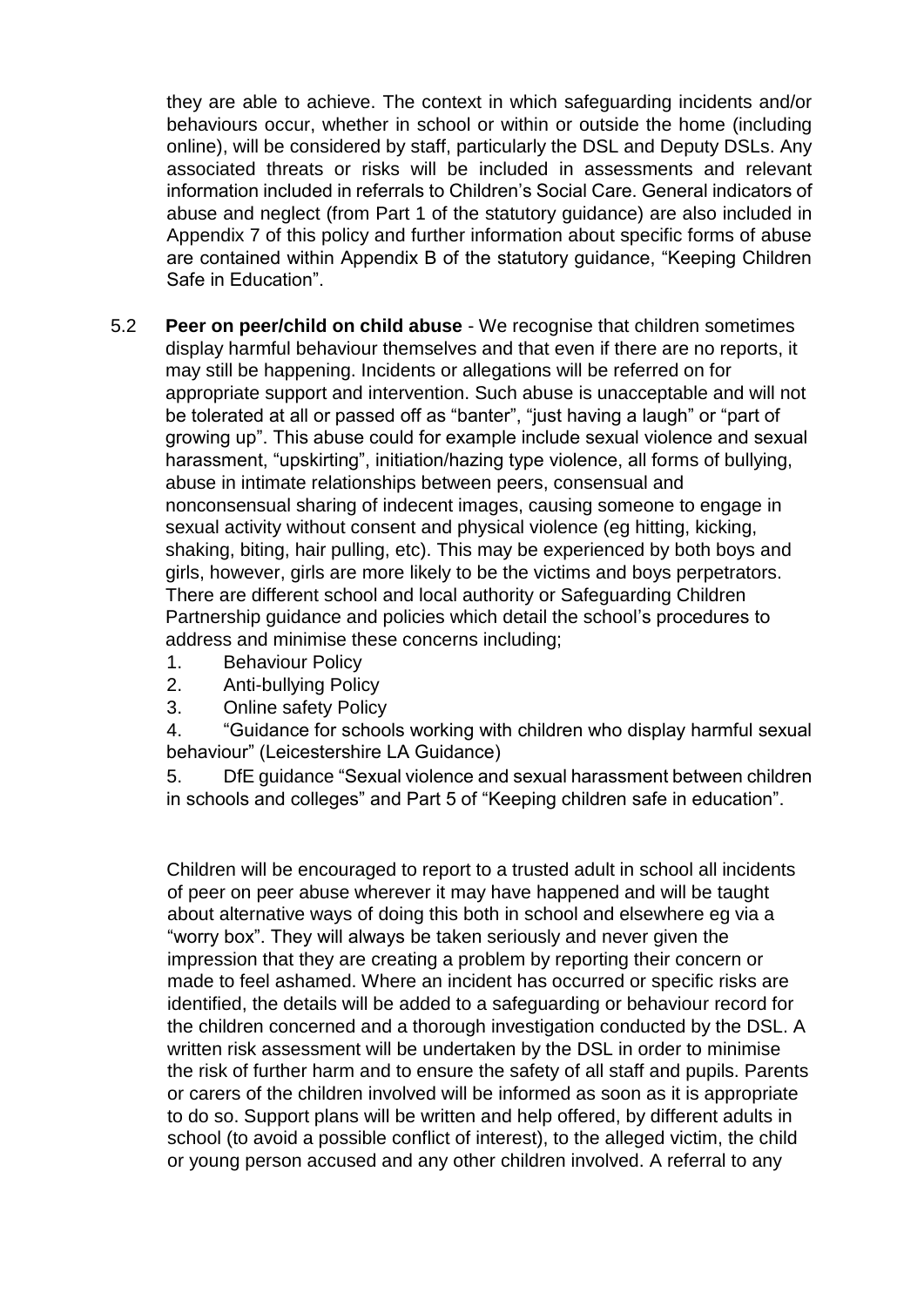relevant outside agency will be made eg Police or Social Care. Detailed procedures are included in the linked school policies listed above.

The following steps will be taken to minimise the risk of peer on peer abuse:

- Staff training to ensure an understanding of what it is and how to recognise signs
- Promotion of a supportive environment by teaching about acceptable and unacceptable behaviours (including online) in both assembies and the wider curriculum eg RSHE
- Clear procedures put in place to govern the use of mobile phones in school
- Appropriate staff supervision of pupils and identifying locations around the school site that are less visible and may present more risk to pupils
- 5.3 **Online safety**  We recognise that technology is a significant component in many safeguarding and wellbeing issues and that children are at risk of abuse online as well as face to face. Some children may use mobile and smart technology, whilst at school and outside of school, to sexually harass their peers, share indecent images (consensually and non-consensually) and view and share pornography and other harmful content. Many children have unrestricted access to the internet via their mobile phones and our online safety policy describes the rules governing their use in school. It also sets out the school's response to incidents which may involve one or more of the four areas of risk – content, contact, conduct and commerce. Online safety is a consideration running through the planning and implementation of all relevant policies and procedures. Staff will always respond if informed that children have been involved in sharing indecent images. The DfE guidance "Sharing nudes and semi-nudes: advice for education settings working with children and young people" (Dec 2020) will be used to guide the school's response on a case by case basis.

The key points for staff being: •

Report immediately to the DSL

- Never view, copy, print, share, store or save the imagery, or ask a child to share or download – this is illegal.
- If you have already viewed the imagery by accident (e.g. if a young person has showed it to you before you could ask them not to), report this to the DSL (or equivalent) and seek support.
- Do not delete the imagery or ask the young person to delete it.
- Do not ask the child/children or young person(s) who are involved in the incident to disclose information regarding the imagery. This is the responsibility of the DSL (or equivalent).
- Do not share information about the incident with other members of staff, the young person(s) it involves or their, or other, parents and/or carers.
- Do not say or do anything to blame or shame any young people involved.
- Do explain to them that you need to report it and reassure them that they will receive support and help from the DSL (or equivalent).
- 5.4 **Sexual violence and sexual harassment** Sexual violence refers to sexual offences as described under the Sexual Offences Act 2003 including rape and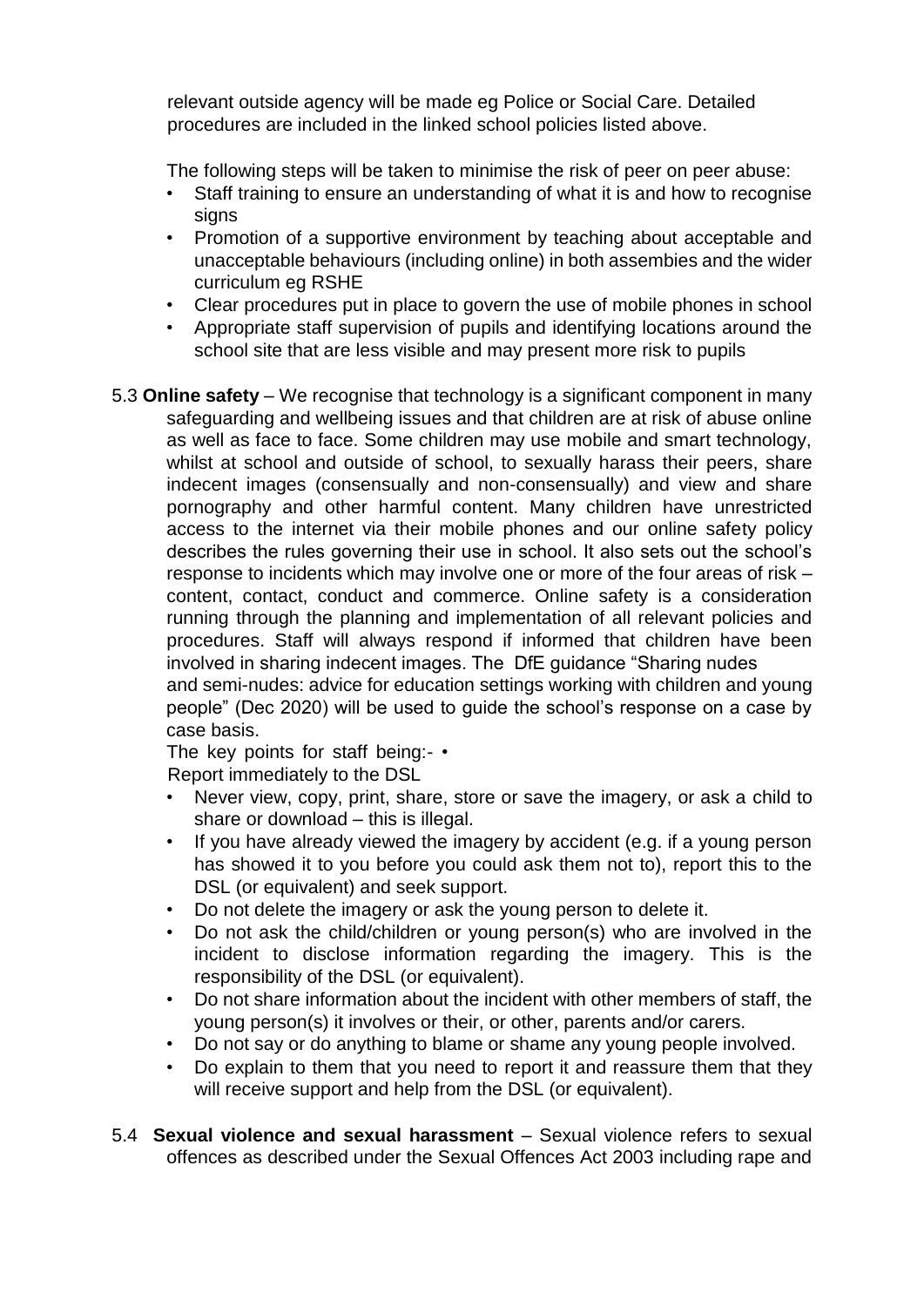sexual assault. Sexual harassment is 'unwanted conduct of a sexual nature' that can occur online and offline and may include sexual name-calling, taunting or "jokes" and physical behaviour, for example, deliberately brushing against someone or interfering with clothes. 'Upskirting' is also a criminal offence (under the Voyeurism (Offences) Act 2019) and typically involves taking a picture under a person's clothing (not necessarily a skirt) without them knowing, in order to obtain sexual gratification or to cause humiliation, distress or alarm (anyone of any gender can be a victim). Evidence shows that girls, children with SEND and LGBT children are more likely to be the victims of sexual violence and harassment and boys are more likely to be the perpetrators. However, sexual violence and sexual harassment can occur between children of any gender.

#### **Curriculum**

• Planned PHSE and Relationships, Sex and Health Education will include personal privacy, respect and consent so that children will have a better understanding of how to behave towards their peers including online. This will be taught alongside other safeguarding issues as set out in the DfE statutory guidance "Relationships Education, Relationships and Sex Education (RSE) and Health Education" . This will be appropriate to pupils' age and stage of development. It will also be underpinned by the school's behaviour policy and pastoral support system.

#### **Responding to an incident**

- School will follow the DfE guidance, 'Sexual violence and sexual harassment between children in schools and colleges', September 2021.
- Relevant staff will liaise with the police, social care and parents as appropriate.
- Support will be offered to both the alleged victim(s) and child(ren) accused. Parents will be included in discussions about the format that this support will take.
- 5.5 **Children Missing (including absence from school)** our school recognises the entitlement that all children have to education and will work closely with the local authority to share information about pupils who may be missing out on full time education or who go missing from education. The local authority will also be informed where children are to be removed from the school register a) to be educated outside the school system; b) for medical reasons; c) because they have ceased to attend; d) because they are in custody; d) because they have been permanently excluded. We also recognise that when children go missing this is a sign that they may have been targeted by perpetrators of Child Sexual Exploitation and/or drug related criminals (County Lines). Children may also be groomed into participating in other forms of criminal exploitation including cybercrime, serious violence and violent crime. Children who attend an alternative education provision or have an agreed reduced timetable are more likely to be vulnerable to these forms of exploitation.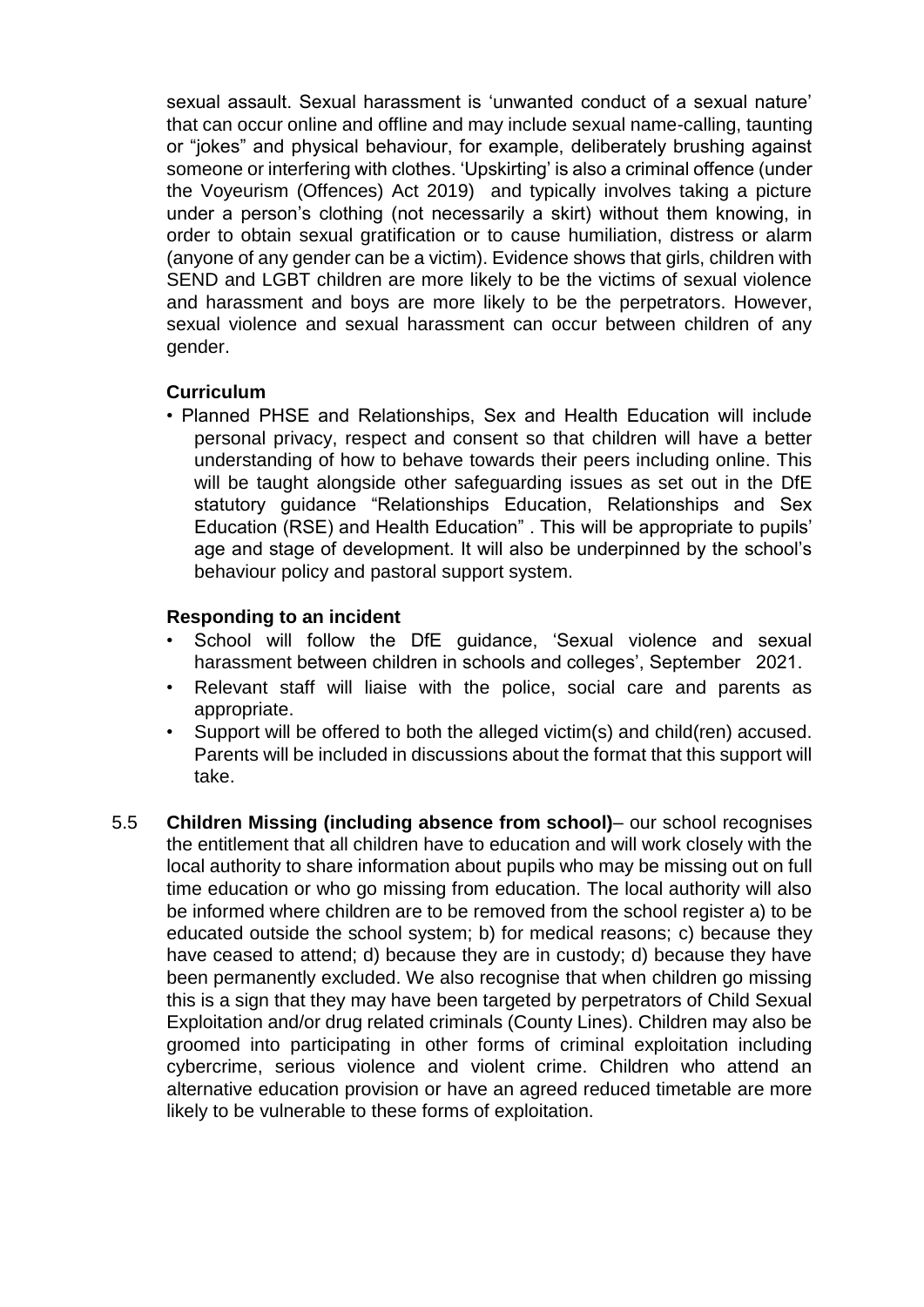- 5.6 **Child Sexual Exploitation (CSE) and Child Criminal Exploitation (CCE)** are forms of abuse and both occur where an individual or group takes advantage of an imbalance in power to coerce, manipulate or deceive a child into sexual or criminal activity. Whilst age may be the most obvious, this power imbalance can also be due to a range of other factors including gender, sexual identity, cognitive ability, physical strength, status, and access to economic or other resources. In some cases, the abuse will be in exchange for something the victim needs or wants and/or will be to the financial benefit or other advantage (such as increased status) of the perpetrator or facilitator. CSE and CCE can affect both males and females and can include children who have been moved (trafficked) for the purpose of exploitation. The abuse can be perpetrated by individuals or groups, males or females, and children or adults. The abuse can be a one-off occurrence or a series of incidents over time, and range from opportunistic to complex organised abuse. It can involve force and/or enticement-based methods of compliance and may, or may not, be accompanied by violence or threats of violence. Victims can be exploited even when activity appears consensual and it should be noted - exploitation, as well as being physical, can be facilitated and/or take place online. CSE can include 16 and 17 year olds who can legally consent to sex but they may not realise they are being exploited eg they believe they are in a genuine romantic relationship. A significant number of children who are victims of sexual exploitation go missing from home, care and education at some point or are targeted by criminals involved in the illegal supply of drugs (County Lines) and serious violent crime. 'County Lines' involves drug networks or individuals exploiting children and young people into carrying drugs and money between cities, towns and villages. Serious violent crime can be associated with this form of criminal activity together with child sexual exploitation. Children may also be exploited into committing cybercrime or money laundering offences and organised criminal groups or individuals may exploit children and young people with enhanced computer skills to access digital networks and/or data for criminal and financial gain. Children with bank accounts may be persuaded to allow criminals to use their banking facilities to launder money. CCE can also involve working in cannabis factories, shoplifting or pickpocketing and may involve coercing children to commit vehicle crime or serious violence towards others. It is important to note that the experience of girls can be very different to that of boys but girls are also at risk. Criminal exploitation of children is a form of harm that can affect children in both a physical environment and online. Staff training includes raising awareness of these issues and any concerns are passed to the Designated Safeguarding Lead who will make a risk assessment and refer to Local Authority First Response Children's Duty if appropriate.
- 5.7 **Serious violence** is associated with a number of risk indicators in children including increased absence from school, a change in friendships or relationships with older individuals or groups, a significant decline in performance, signs of self-harm or a significant change in wellbeing, signs of assault or unexplained injuries. Staff will be made aware of these and of the other risk factors which increase the likelihood of involvement in serious violence, including, being male, having been frequently absent or permanently excluded from school, having experienced child maltreatment and having been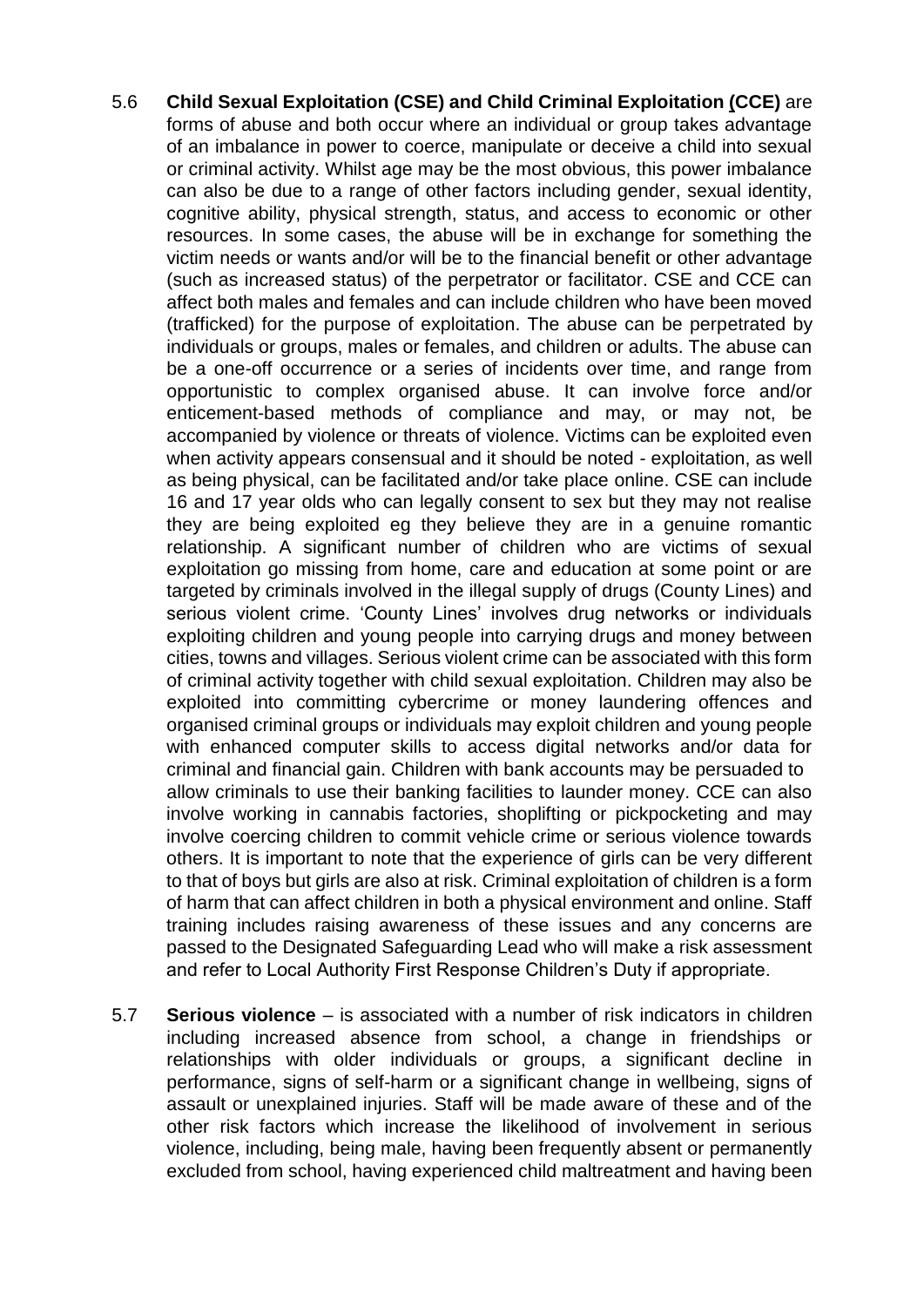involved in offending such as theft or robbery. Staff training will raise awareness to these risks and any concerns will be passed to the Designated Safeguarding Lead to co-ordinate a safeguarding response.

- 5.8 **So-called 'honour-based' abuse** encompasses crimes which have been committed to protect or defend the so-called "honour" of the family and/or the community, including Female Genital Mutilation (FGM) (see appendix 6), forced marriage, and practices such as breast ironing. All forms of so called Honour Based Abuse are abuse (regardless of the motivation) and concerns will be passed to the Designated Safeguarding Lead for onward referral as required.
- 5.9 **Modern slavery and human trafficking** can take on many forms, including sexual exploitation, forced labour, slavery, servitude, forced criminality and the removal of organs. Children may be trafficked into the UK from abroad or moved around the country. Staff need to be aware of indicators which include, but not limited to, neglect, isolation, poor living conditions, having few personal belongings and a lack of trust and reluctance to seek help. Staff will refer any concerns to the DSL without delay who will take action and also refer victims to the National Referral Mechanism [\(www.gov.uk\).](http://www.gov.uk/)
- 5.10 **Private fostering arrangements** Where a child under 16 (or 18 with a disability) is living with someone who is not their family or a close relative for 28 days or more, staff inform the Designated Safeguarding Lead so that a referral to Children's Social Care for a safety check, can be made. (A close relative includes step-parent, grandparents, uncle, aunt or sibling).
- 5.11 Complaints or concerns raised by parents or pupils will be taken seriously and followed up in accordance with the school's complaints process.

#### 5.12 **Support for Staff**

As part of their duty to safeguard and promote the welfare of children and young people staff may hear information, either from the child/young person as part of a disclosure or from another adult, that will be upsetting. Where a member of staff is distressed as a result of dealing with a child protection concern, he/she should in the first instance speak to the Designated Safeguarding Lead about the support they require. The Designated Safeguarding Lead should seek to arrange the necessary support.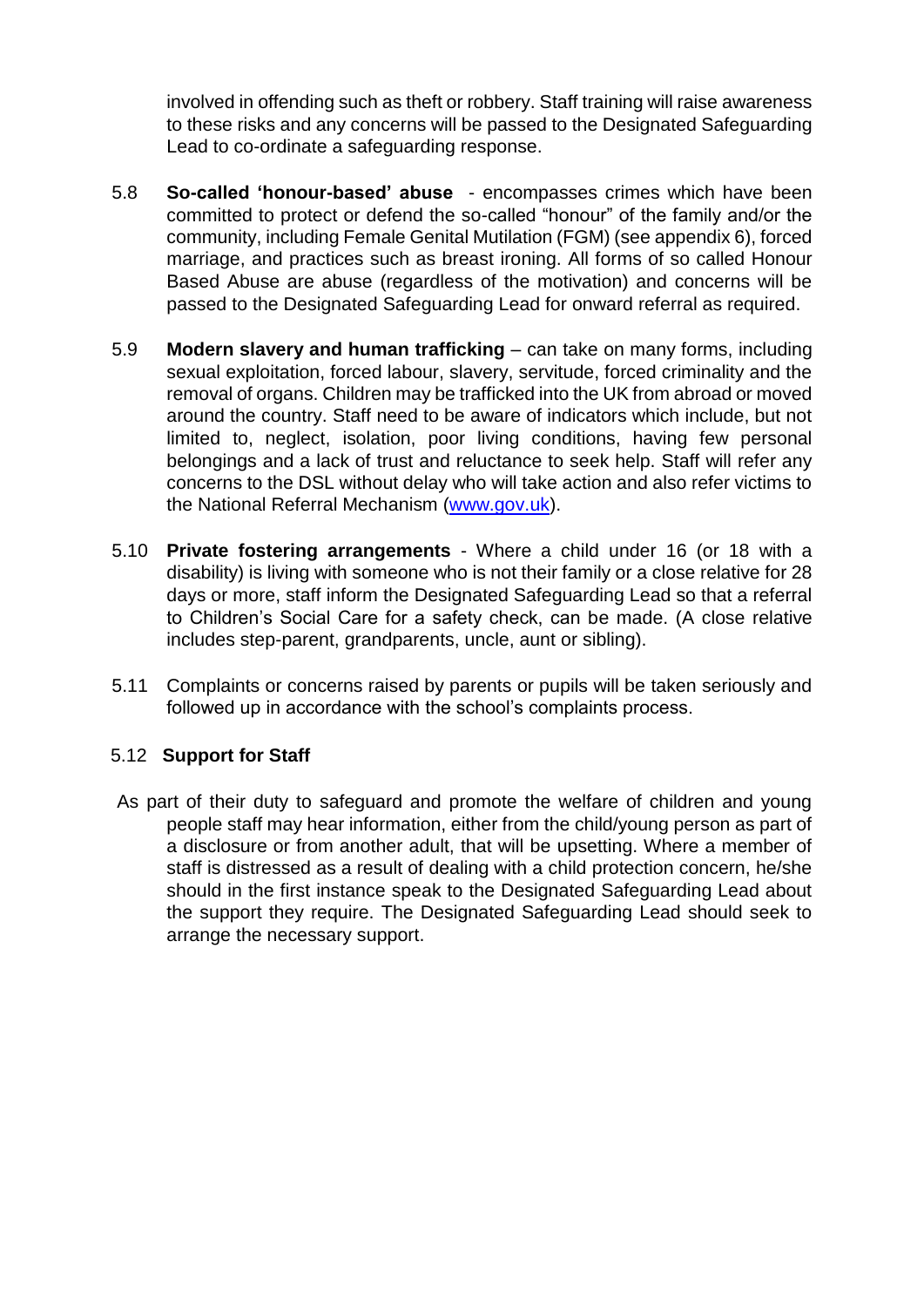# **Working with parents/carers**

The school will:

- Ensure that parents/carers have an understanding of the responsibility placed on the school and staff for child protection by setting out its obligations in the school prospectus.
- Undertake appropriate discussion with parents/carers and seek necessary consent prior to involvement of Children & Family Services (Children's Social Care) or another agency, unless to do so would place the child at risk of harm or compromise an investigation.

**6**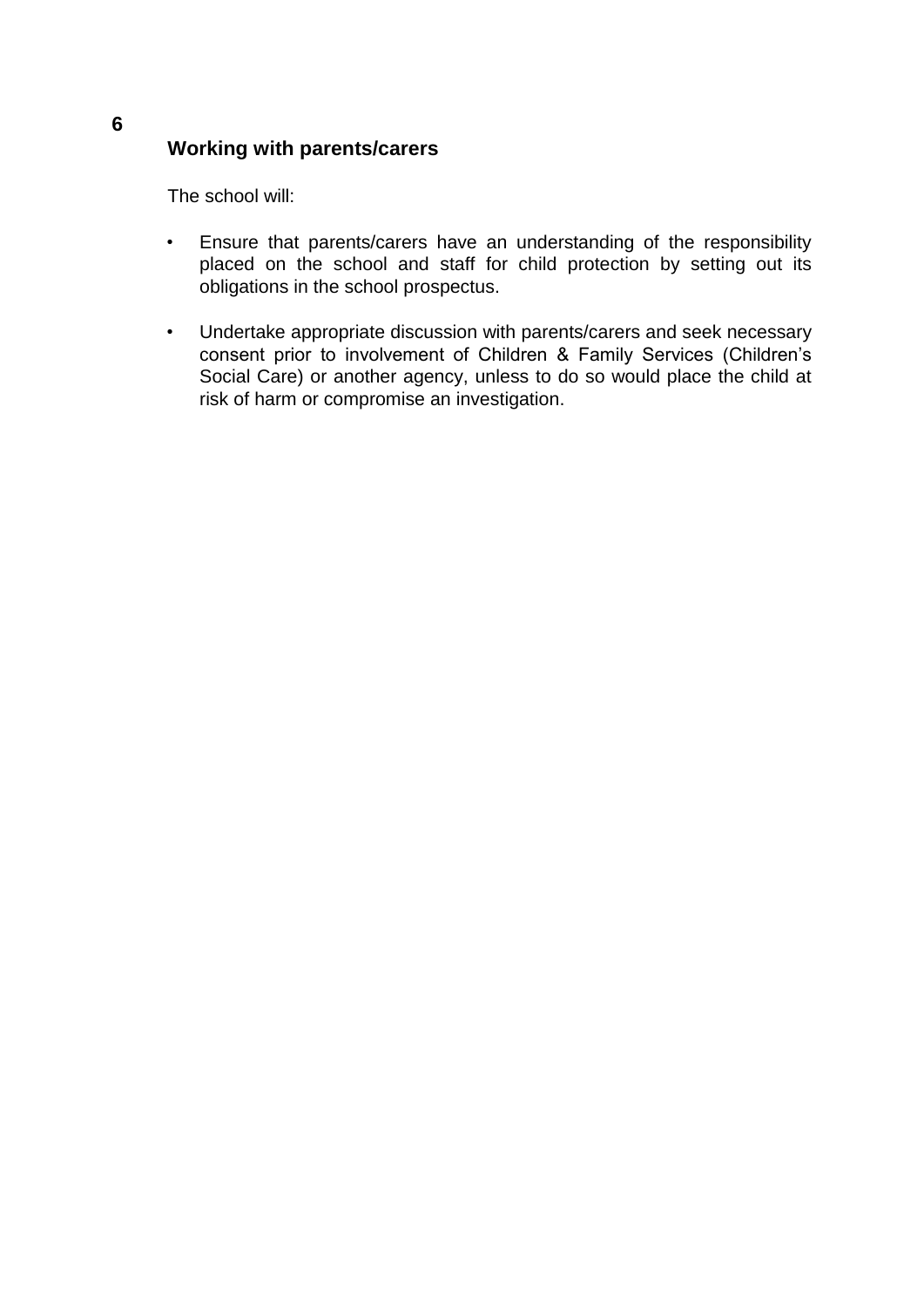# **Other Relevant Policies**

- 7.1 The Governing Body's statutory responsibility for safeguarding the welfare of children goes beyond simply child protection. The duty is to ensure that safeguarding permeates all activity and functions. This policy therefore complements and supports a range of other policies, for instance:
	- **Behaviour Policy**
	- Staff Code of Conduct ("Guidance for Safer working practice")
	- Attendance Policy
	- Anti-Bullying (including Cyberbullying)
	- Care and Control Policy (DfE Guidance "Use of Reasonable Force" and "Screening, searching and confiscation")
	- **Prevent Policy**
	- Peer on Peer Abuse Policy
	- Special Educational Needs and Disability
	- Trips and visits
	- Work experience and extended work placements
	- **Medical Conditions Policy**
	- Health and Safety
	- Relationships Education, Relationships and Sex Education and Health Education Site Security
	- Equal Opportunities
	- **Online Safety**
	- Extended school activities

**7**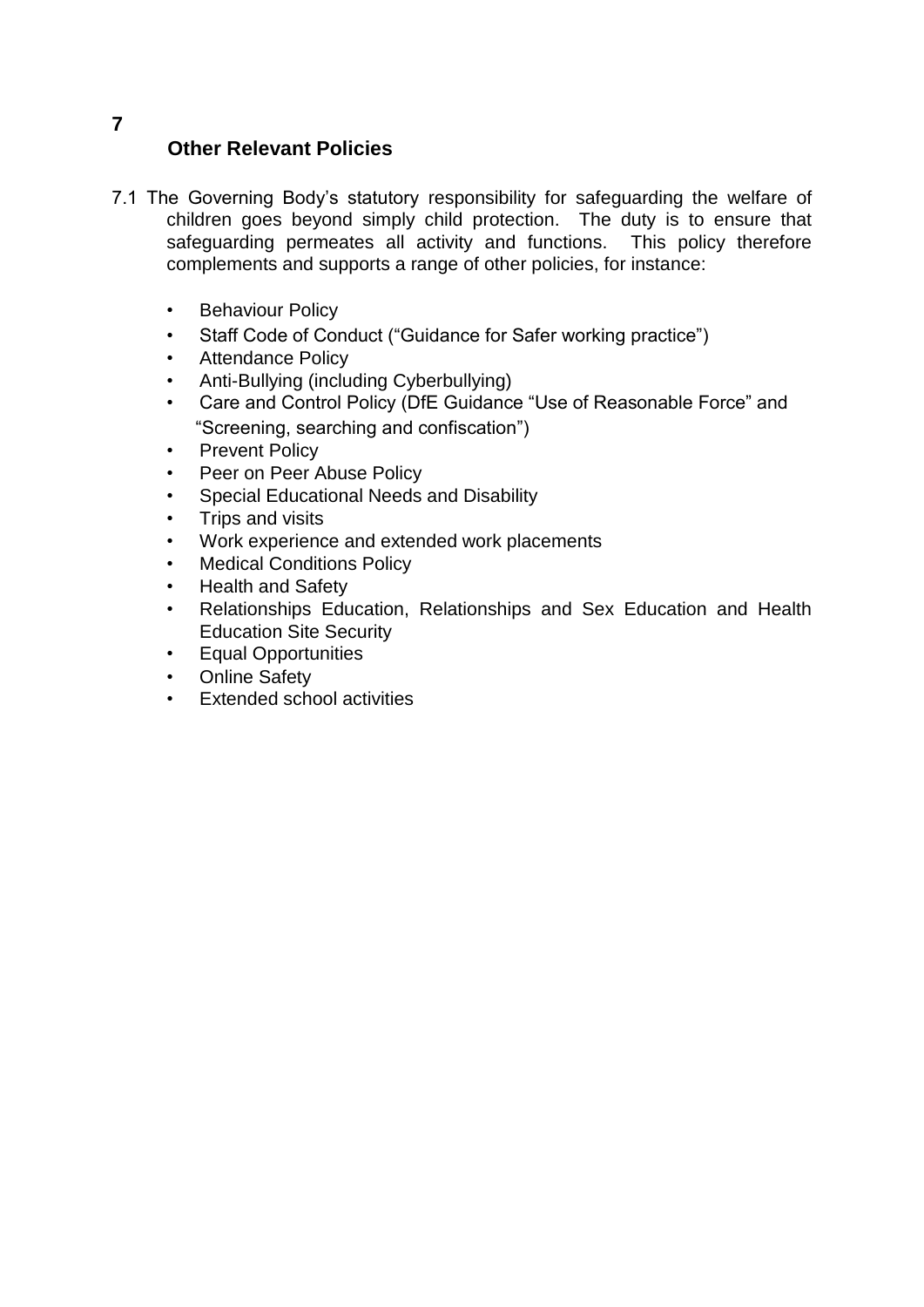The above list is not exhaustive but when undertaking development or planning of any kind the school will consider the implications for safeguarding and promoting the welfare of children.

#### **Recruitment and Selection of Staff (also see the Safer Recruitment policy)**

- 8.1 The school's safer recruitment processes follow the statutory guidance: "*Keeping children safe in education, Part Three: Safer recruitment*."
- 8.2 The school will provide all the relevant information in references for a member of staff about whom there have been safeguarding concerns ie about child protection / inappropriate conduct. Cases in which the conclusion of an allegation has been unsubstantiated, unfounded, false or malicious will not be included in employer references. A history of repeated safeguarding concerns or allegations which have all been found to be unsubstantiated, malicious etc. will also not be included in a reference.
- 8.3 The school has an open safeguarding ethos regularly addressing safeguarding responsibilities during staff meetings and fostering an ongoing culture of vigilance. All new staff and volunteers receive a safeguarding induction and are briefed on the code of conduct for adults working with children. The Leicestershire County Council induction leaflet is given to all staff and is the basis for the safeguarding induction.

**8**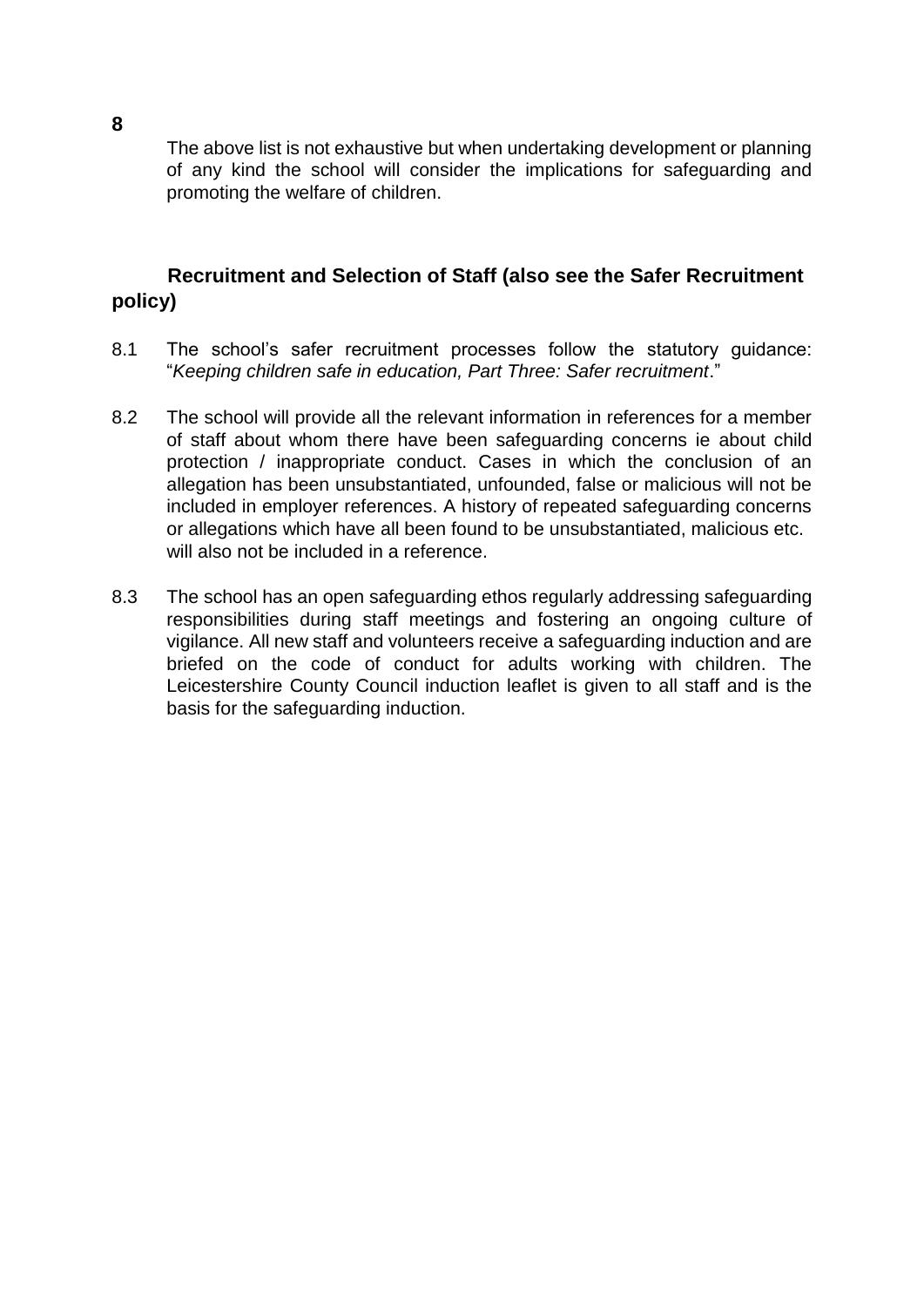- **9**
- 8.4 In line with statutory requirements, every recruitment process for school staff will have at least one member (teacher/manager or governor) who has undertaken safer recruitment training.
- 8.5 Staff and volunteers who provide early years or later years childcare and any managers of such childcare are covered by the disqualification regulations of the Childcare Act 2006 and are required to declare relevant information - see statutory guidance: Disqualification under the Childcare Act 2006 (last updated August 2018).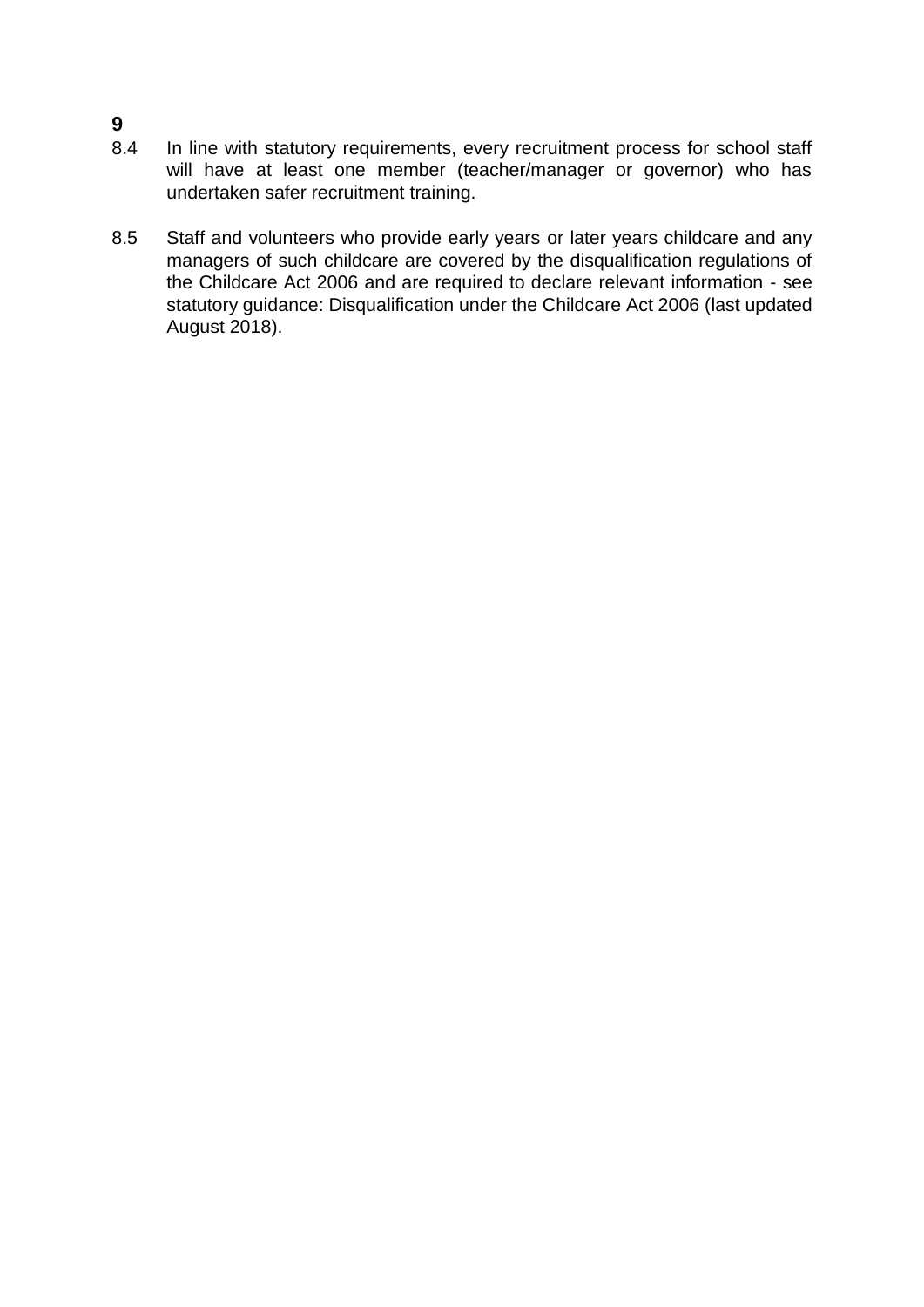# **APPENDIX 1**

#### **PROCEDURE TO FOLLOW IN CASES OF POSSIBLE, ALLEGED OR SUSPECTED ABUSE, OR SERIOUS CAUSE FOR CONCERN ABOUT A CHILD**

#### **Contents**

| ' A | General                                                          |  |
|-----|------------------------------------------------------------------|--|
| B   | Individual Staff/Volunteers/Other Adults - main procedural steps |  |
|     | Designated Safeguarding Lead – main procedural steps             |  |

#### **A. General**

- The Leicestershire and Rutland Safeguarding Children Partnership Procedures contain the inter-agency processes, protocols and expectations for safeguarding children. (Available on the websit[e](http://www.lrsb.org.uk/) [www.lrsb.org.uk:](http://www.lrsb.org.uk/) The Designated Safeguarding Lead is expected to be familiar with these, particularly the indicators of abuse and neglect and the referral processes.
- It is important that all parties act swiftly and avoid delays.
- Any person may seek advice and guidance from the First Response Children's Duty Professionals Consultation Line, particularly if there is doubt about how to proceed. Any adult, whatever their role, can take action in his/her own right to ensure that an allegation or concern is investigated and can report to the investigating agencies.
- A record, dated (including the day and time) and signed, must be made as to what has been alleged, noticed and reported, and kept securely and confidentially.
- In many cases of concern there will be an expectation that there have already been positive steps taken to work with parents and relevant parties to help alleviate the concerns and effect an improvement for the child. This is appropriate where it is thought a child may be in need in some way, and require assessment to see whether additional support and services are required. An example might be where it is suspected a child may be the subject of neglect. In most cases the parents' knowledge and consent to the referral are expected, unless there is reason for this not being in the child's interest. However, there will be circumstances when informing the parent/carer of a referral might put the child at risk and/or undermine Police enquiries, and in individual cases, advice from Children's Social Care will need to be taken.

#### **B. Individual Staff/Volunteers/Other Adults – main procedural steps**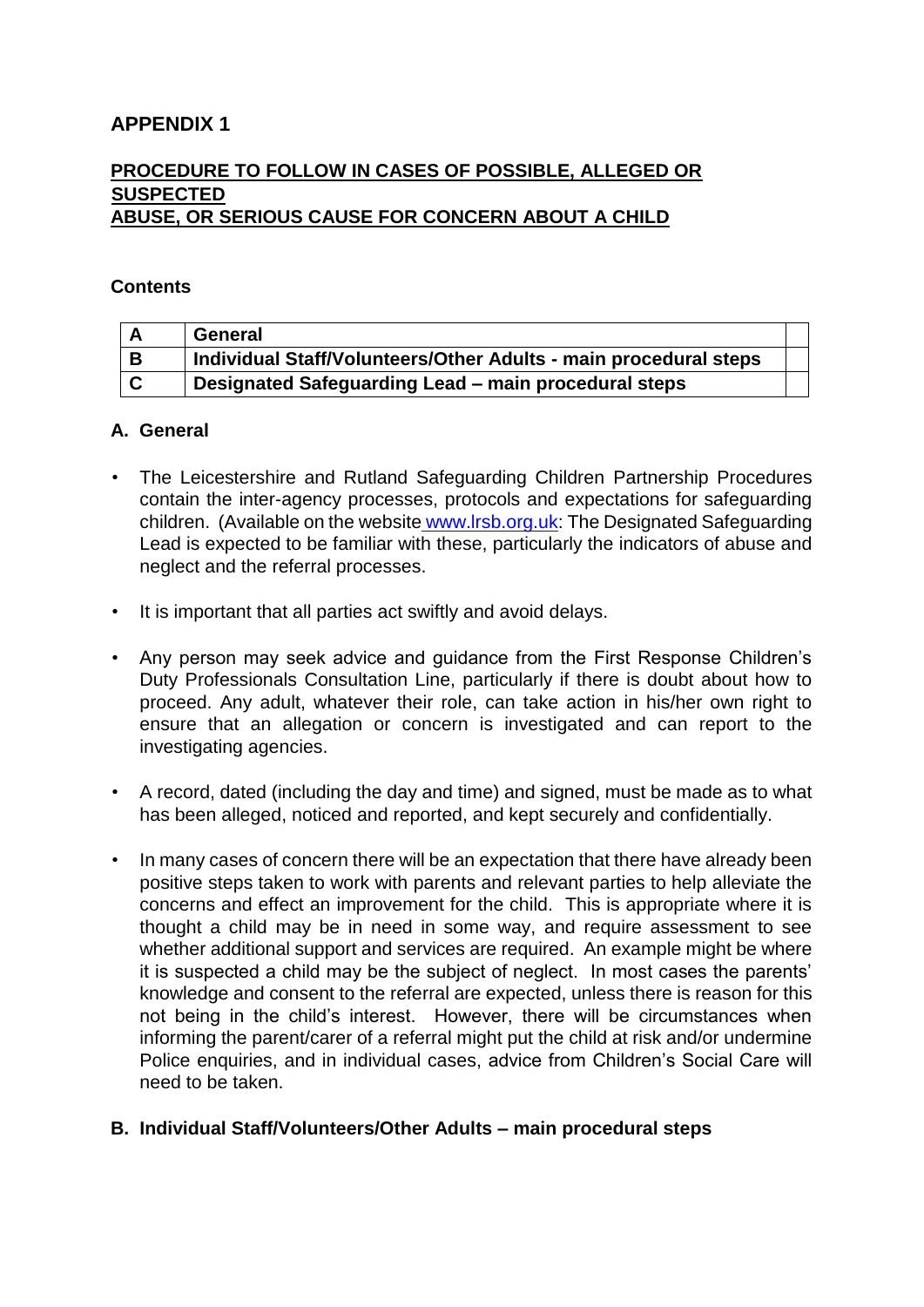- When a child makes a disclosure, or when concerns are received from other sources, do not investigate, ask leading questions, examine children, or promise confidentiality. Children making disclosures should be reassured and if possible at this stage should be informed what action will be taken next.
- As soon as possible make a dated (including the day), timed and signed record of what has been disclosed or noticed, said or done and report to the Designated Safeguarding Lead in the school.
- If the concern involves the conduct of a member of staff or volunteer, a visitor, a governor, a trainee or another young person or child, the Headteacher must be informed.
- If the safeguarding concern or allegation is about the Headteacher, the information should normally be passed to the Chair of Governors (or other senior manager in a MAT) or failing that to the Local Authority Allegations Manager (LADO).
- If this has not already been done, inform the child (or other party who has raised the concern) what action you have taken.

#### • **Designated Safeguarding Lead – main procedural steps**

- Begin an individual case file for each child involved which will hold a record of communications and actions to be stored securely (see section on Records, Monitoring and Transfer). Include a chronology of case activity.
- Where initial enquiries do not justify a referral to the investigating agencies, inform the initiating adult and monitor the situation. If in doubt, seek advice from the First Response professionals consultation line.
- Share information confidentially with those who need to know.
- Where there is a child protection concern requiring immediate, same day, intervention from Children's Social Care, the First Response Children's Duty should be contacted by phone (contact the local authority Children's Services where the child lives). Written confirmation should be made within 24 hours on the Multi-Agency Referral Form to Children's Social Care. All other referrals should be made using the online form (see link [http://lrsb.org.uk/childreport\).](http://lrsb.org.uk/childreport)
- If the concern is about children using harmful sexual behaviour, also refer to the separate guidance, "Guidance for schools working with children who display harmful sexual behaviour" (Leicestershire LA Guidance).
- If it appears that urgent medical attention is required arrange for the child to be taken to hospital (normally this means calling an ambulance) accompanied by a member of staff who must inform medical staff that non-accidental injury is suspected. Parents must be informed that the child has been taken to hospital.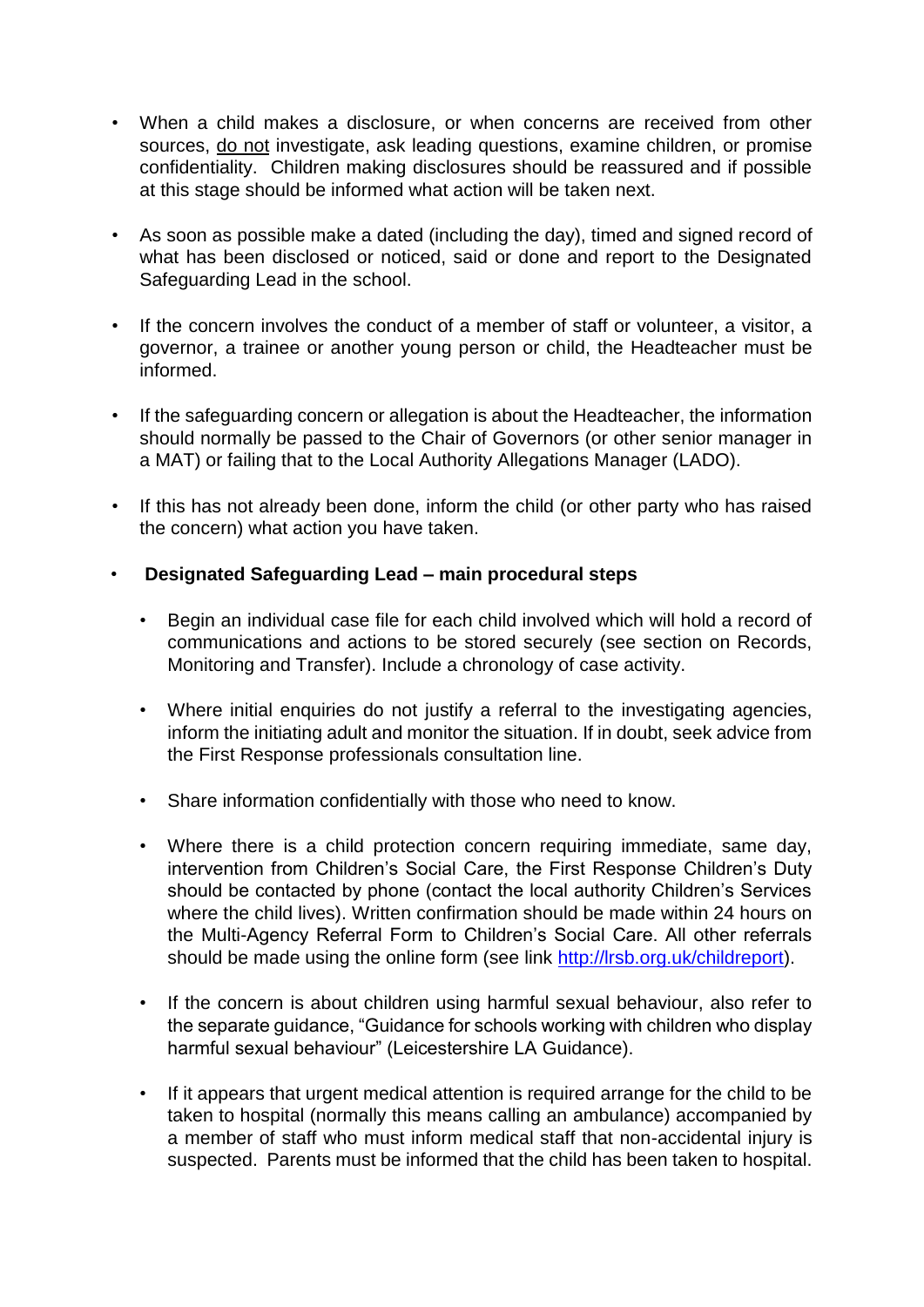• Exceptional circumstances: If it is feared that the child might be at immediate risk on leaving school, take advice from the First Response Professionals Consultation line (for instance about difficulties if the school day has ended, or on whether to contact the police). Remain with the child until the Social Worker takes responsibility. If in these circumstances a parent arrives to collect the child, the member of staff has no right to withhold the child, unless there are current legal restrictions in force (eg a restraining order). If there are clear signs of physical risk or threat, First Response Children's Duty should be updated and the Police should be contacted immediately.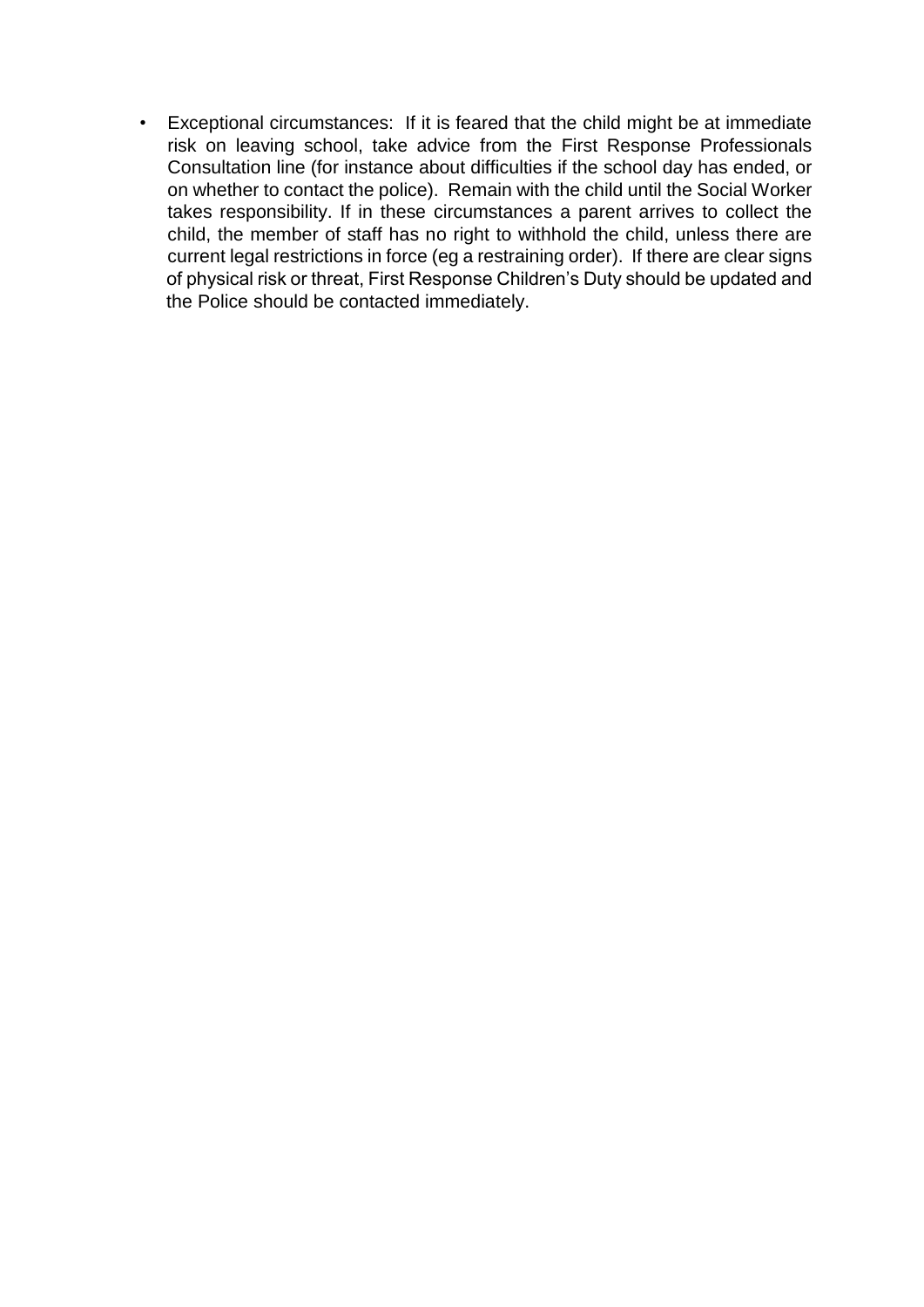# **APPENDIX 2**

#### **PROCESS FOR DEALING WITH SAFEGUARDING CONCERNS OR ALLEGATIONS AGAINST STAFF (INCLUDING HEAD OF SCHOOL), SUPPLY TEACHERS, VOLUNTEERS AND CONTRACTORS**

These procedures should be followed in all cases in which there is an allegation or safeguarding concern that a person working with children has:

- behaved in a way that has harmed a child, or may have harmed a child;
- possibly committed a criminal offence against or related to a child;
- behaved towards a child or children in a way that indicates he or she would pose a risk of harm to children; or
- behaved or may have behaved in a way that indicates they may not be suitable to work with children.

There is also a school "Low-level concerns policy" (see appendix 3) which should be followed if the concern does not meet the allegations threshold above or is not considered serious enough to make a referral to the LADO. Relevant documents:

- DfE "Keeping children safe in education: Statutory guidance for schools and colleges" (part 4: Allegations made against/concerns raised in relation to teachers, including supply teachers, other staff, volunteers and contractors)
- **Individual Staff/Volunteers/Other Adults who receive the allegation**:
- Write and sign a dated and timed note of what has been disclosed or noticed, said or done.
- Report immediately to the Head of School.
- Pass on the written record.
- iv. If the allegation or safeguarding concern is about the conduct of the Headteacher, report immediately to the Chair of Governors. Pass on the written record. (If there is difficulty reporting to the Chair of Governors, contact the Allegations Manager (LADO), Safeguarding and Performance Unit as soon as possible.)

#### • **Head of School (or Chair of Local Governing Board)**

- If there is no written record, write and sign a dated and timed note of what has been disclosed or noticed, said or done.
- Before taking further action notify and seek advice from the Allegations Manager (LADO), Safeguarding and Improvement Unit on the same day.
- You may be asked to clarify details or the circumstances of the allegation, but this must not amount to an investigation at this stage.
- Report to First Response Children's Duty if the Allegations Manager (LADO) so advises or if circumstances require a referral concerning a child.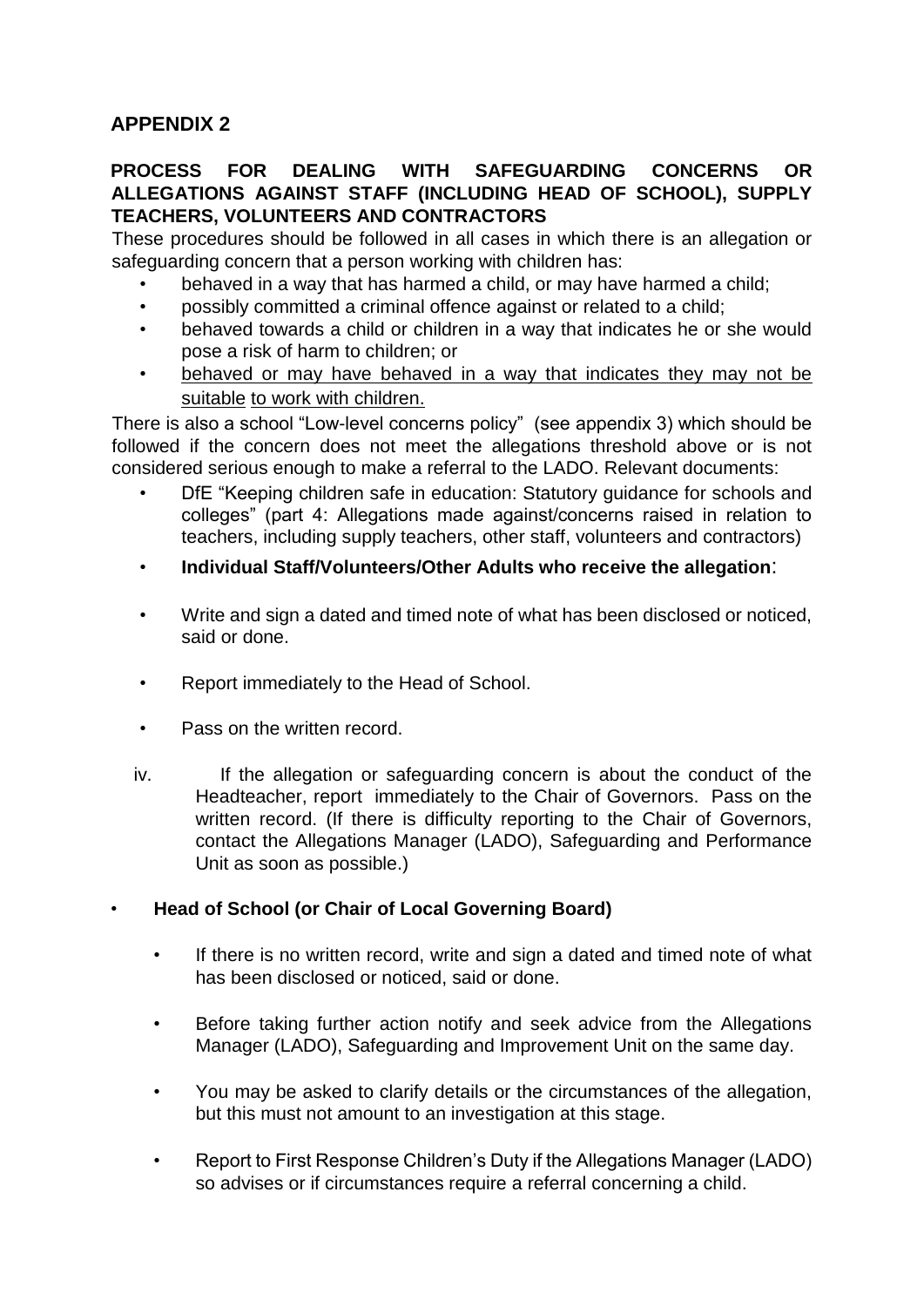- Ongoing involvement in cases:
- Liaison with the Allegations Manager (LADO)
- Co-operation with the investigating agency's enquiries as appropriate (including working closely with the employment agency in the case of supply teachers).
- Consideration of employment issues and possible disciplinary action where the investigating agencies take no further action.
- Possible referral to the DBS or The Teaching Regulation Agency, depending on the outcome.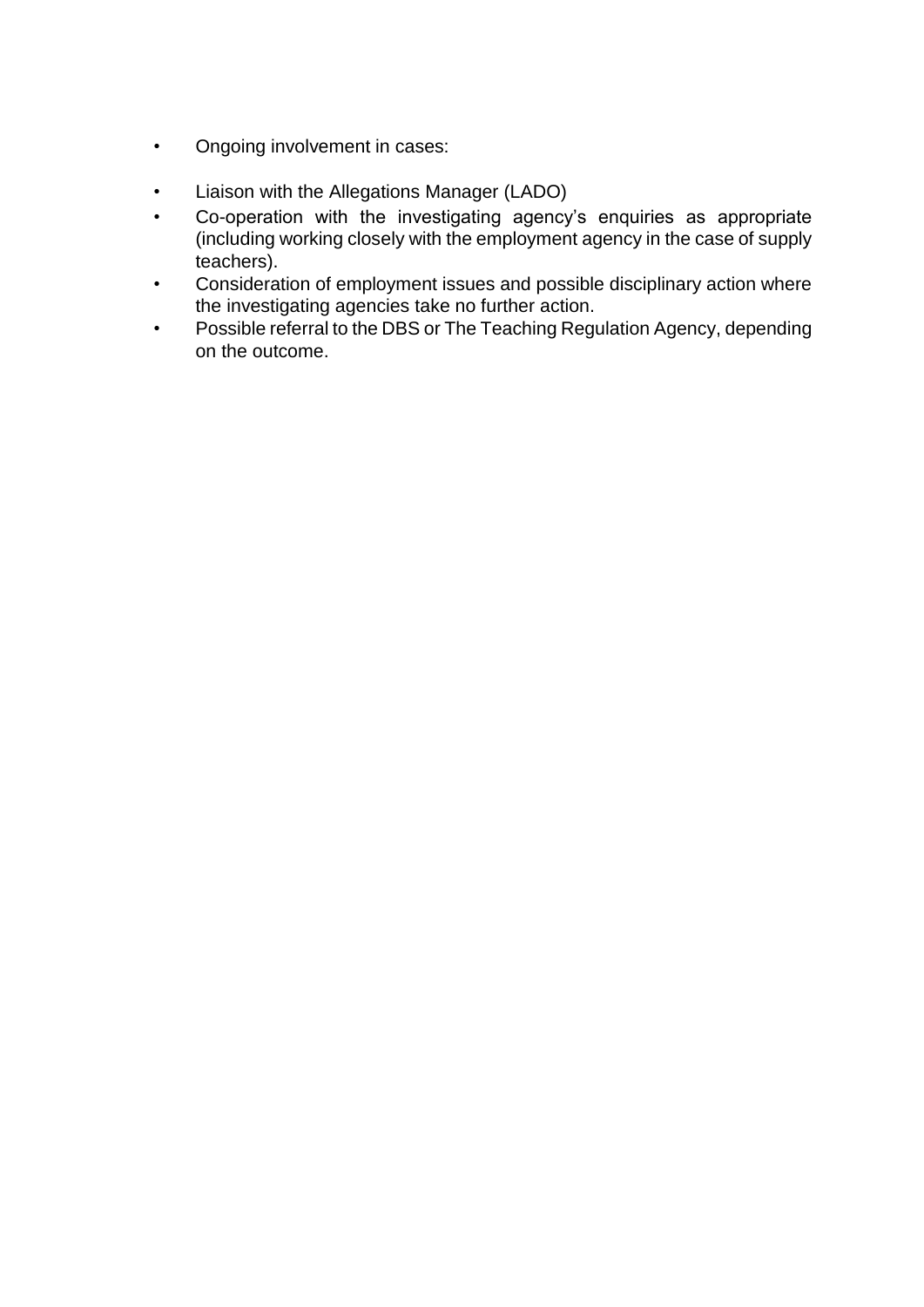# APPENDIX 3

#### **Low-level Concerns Policy**

#### **1.0 Purpose**

- 1.1 This policy sets out a framework whereby staff are expected to report concerns, no matter how small, about their own behaviour or that of another member of staff, volunteer, supply teacher, contractor or other person working in school. Its purpose is to help create and embed a culture of openness, trust and transparency in which the clear values and expected behaviour set out in the "Guidance for safer working practice for those working with children and young people in education settings" (May 2019) (sometimes called the safeguarding code of conduct) are lived, monitored, and reinforced.
- 1.2 The policy should be read in conjunction with the current statutory guidance "Keeping Children Safe in Education" Part 4, Section 2.

#### **2.0 Who does the policy apply to?**

2.1 This policy applies to all staff and other individuals who work or volunteer in school.

#### **3.0 Definition of a low-level concern**

- 3.1 A low-level concern is any concern, no matter how small, even if no more than causing a sense of unease or a 'nagging doubt', that a person working in or on behalf of the school may have acted in a way that: • is inconsistent with the "Guidance for safer working practice" (May 2019), including inappropriate conduct outside of work, and
	- does not meet the allegations threshold or is otherwise not considered serious enough to make a referral to the LADO

#### **4.0 Reporting low-level concerns**

- 4.1 Where a low-level concern has been identified this will be reported as soon as possible to the **Head of School**. However, it is never too late to share a lowlevel concern if this has not already happened.
- 4.2 Where the Head of School is not available, the information will be reported to the Designated Safeguarding Lead or Deputy (ie the most senior member of SLT acting in this role).
- 4.3 Low-level concerns about the Designated Safeguarding Lead will be reported to the Head of School and those about the Head of School will be reported to the Chair of the LGB, or if about the Excecutive Head Teacher then the Chair of Trustees.
- 4.4 Where the low-level concern has been reported to the Designated Safeguarding Lead, they will inform the headteacher of the details as soon as possible.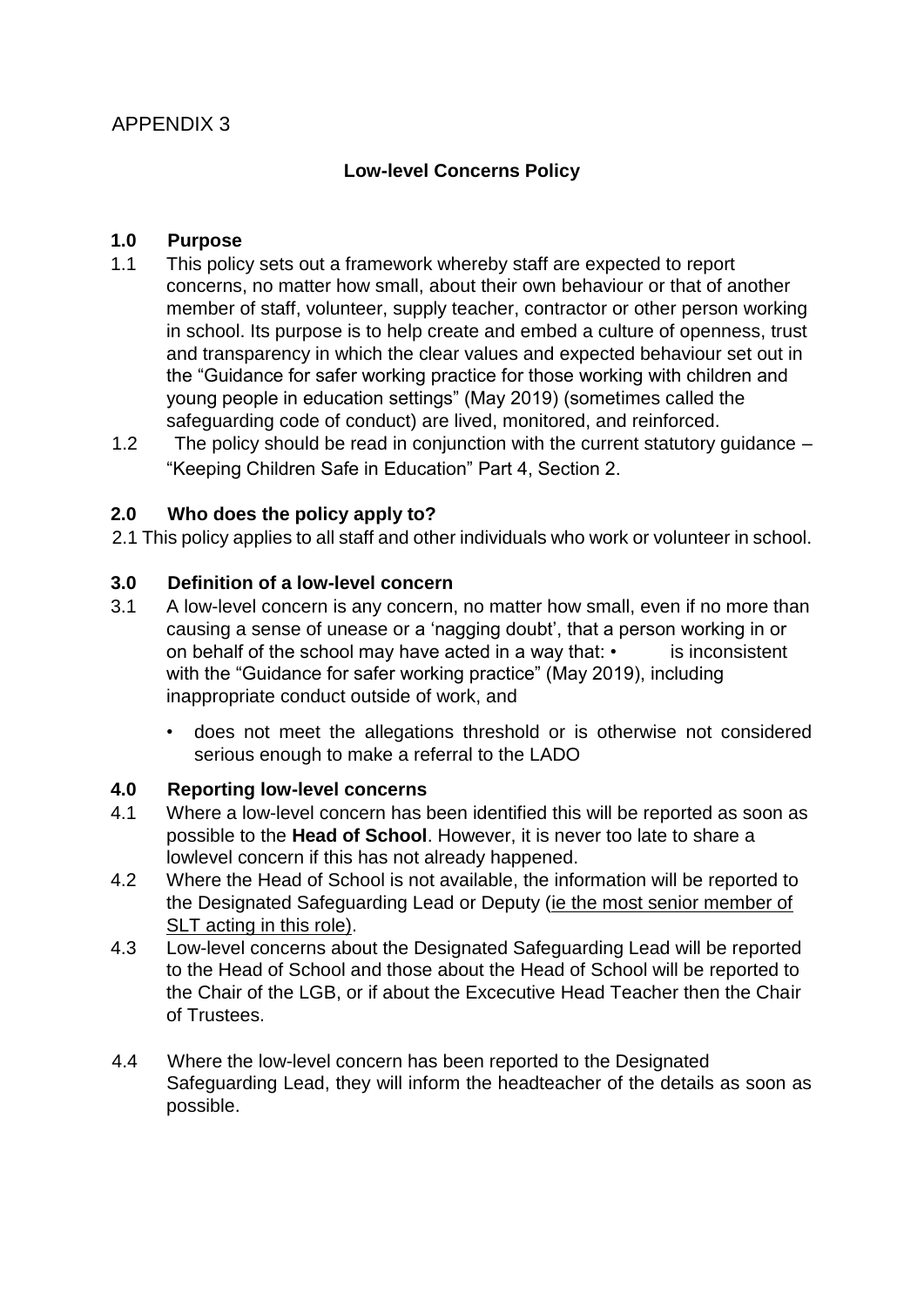#### **5.0 Recording concerns**

- 5.1 A summary of the low-level concern should be written down, signed, timed, dated and shared by the person bringing the information forward.
- 5.2 Where concerns are reported verbally to the headteacher a record of the conversation will be made by the headteacher which will be signed, timed, and dated.

#### **6.0 Responding to low-level concerns**

- 6.1 Where a low-level concern has been raised this will be taken seriously and dealt with promptly. The Head of School will:
	- Speak to the person reporting the concern to gather all the relevant information
	- Speak to the individual about the concern raised to ascertain their response, unless advised not to do so by the LADO or Police (HR advice may also need to be taken).
	- Where necessary further investigation will be carried out to gather all relevant information. This may involve speaking to any potential witnesses.
	- The information reported and gathered will then be reviewed to determine whether the behaviour,

i) is consistent with the "Guidance for safer working practice for those working with children and young people in education settings" (May 2019): no further action will be required, ii) constitutes a low-level concern: no further action is required, or additional training/guidance/support may be required to rectify the behaviour via normal day to day management processes. The employee should understand that failure to improve or a repeat of the behaviour may lead to further action being taken, e.g. either via the Performance Management Policy or Disciplinary Policy. iii) is serious enough to consult with or refer to the LADO: a referral should be made to the LADO and advice taken from HR. In this case the school's Managing Allegations procedure within the Safeguarding Policy and Disciplinary Policy will be followed. iv) when considered with any other low-level concerns that have previously been raised about the same individual, should be reclassified as an allegation and referred to the LADO or Police: a referral should be made to the LADO and advice taken from HR. In this case the school's Managing Allegations procedure within the Safeguarding Policy and Disciplinary Policy will be followed.

• Records will be made of, i) all internal conversations including any relevant witnesses, ii) all external conversations eg with the LADO iii) the decision and the rationale for it, iv) any action taken

#### **7.0 Can the reporting person remain anonymous?**

**7.1** The person bringing forward the concern will be named in the written record. Where they request to remain anonymous this will be respected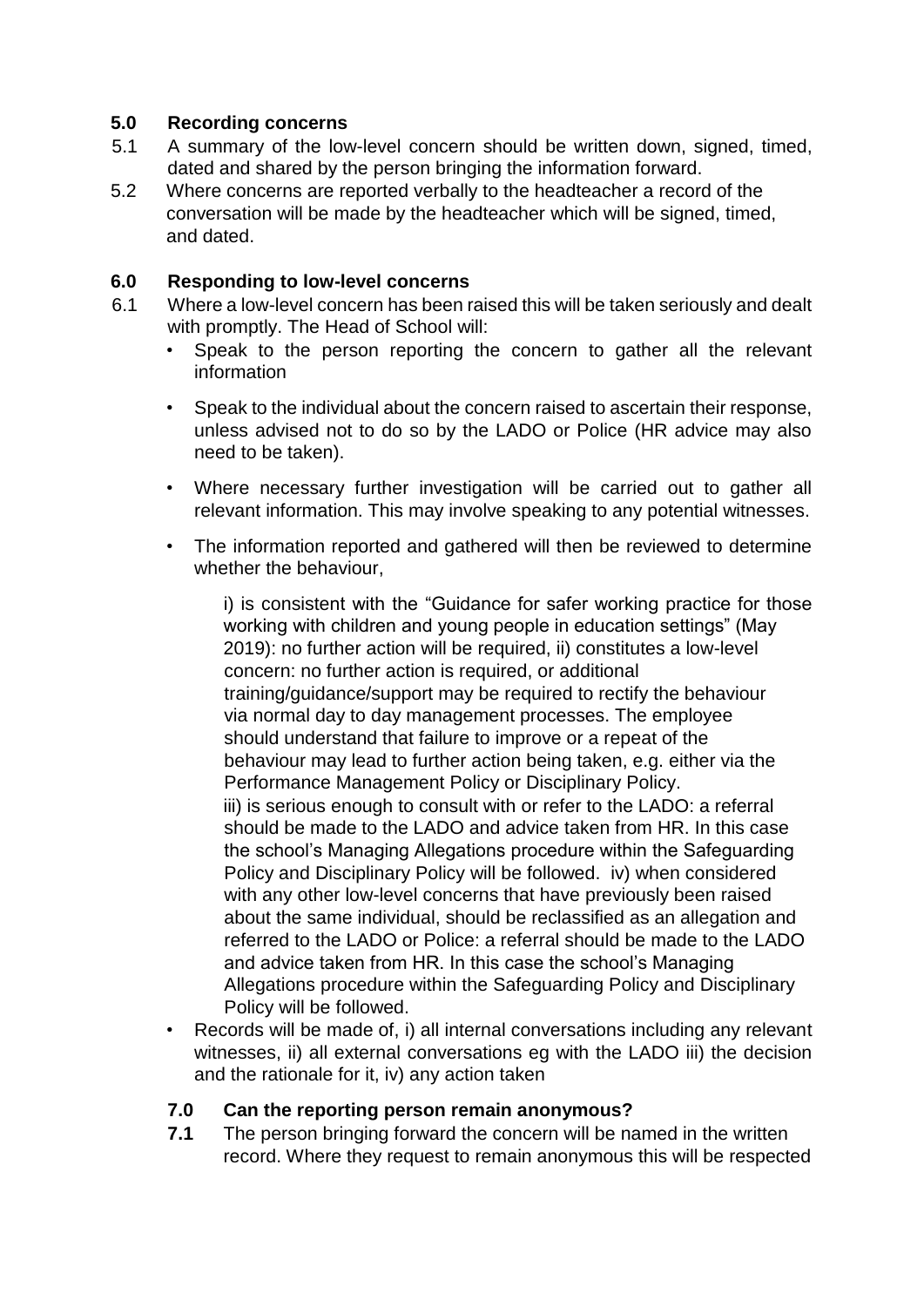as far as possible. However, there may be circumstances where this is not possible

e.g. where a fair disciplinary investigation is needed or where a later criminal investigation is required.

#### **8.0 Should staff report concerns about themselves (i.e. self-report)?**

**8.1** It may be the case that a person finds themselves in a situation which could be misinterpreted, or might appear compromising to others; or they may have behaved in a manner which on reflection they consider falls below the standard set out in the "Guidance for safer working practice". In these circumstances they should self-report. This will enable a potentially difficult situation to be addressed at an early opportunity if necessary.

#### **9.0 Where behaviour is consistent with the "Guidance for safer working practice" (May 2019)**

9.1 Feedback will be given to both parties to explain why the behaviour was consistent with the "Guidance for safer working practice".

#### **10.0 Should the low-level concerns file be reviewed?**

10.1 The records will be reviewed periodically, and whenever a new low-level concern is added, so that potential patterns of concerning, problematic or inappropriate behaviour can be identified and referred to the LADO if required. A record of these reviews will be retained.

#### **11.0 References**

11.1 Low-level concerns will not be included in references unless a low-level concern, or group of concerns, has met the threshold for referral to the LADO and found to be substantiated.

#### **12.0 What is the role of the Local Governing Body?**

12.1 The Head of School will regularly inform the Local Governing Body about the implementation of the low-level concerns policy including any evidence of its effectiveness eg with relevant data. The Safeguarding Governor may also review an anonymised sample to ensure that these concerns have been handled appropriately.

# **APPENDIX 4**

**Safeguarding pupils who are vulnerable to extremism and radicalisation** Our school recognises the duties placed on us by the Counter Terrorism Bill (July 2015) to prevent our pupils being drawn into terrorism. These include:

- Assessing the risk of pupils being drawn into terrorism (see Appendix 5)
- Working in partnership with relevant agencies (including making referrals) under the Safeguarding Children Partnership procedures
- Appropriate staff training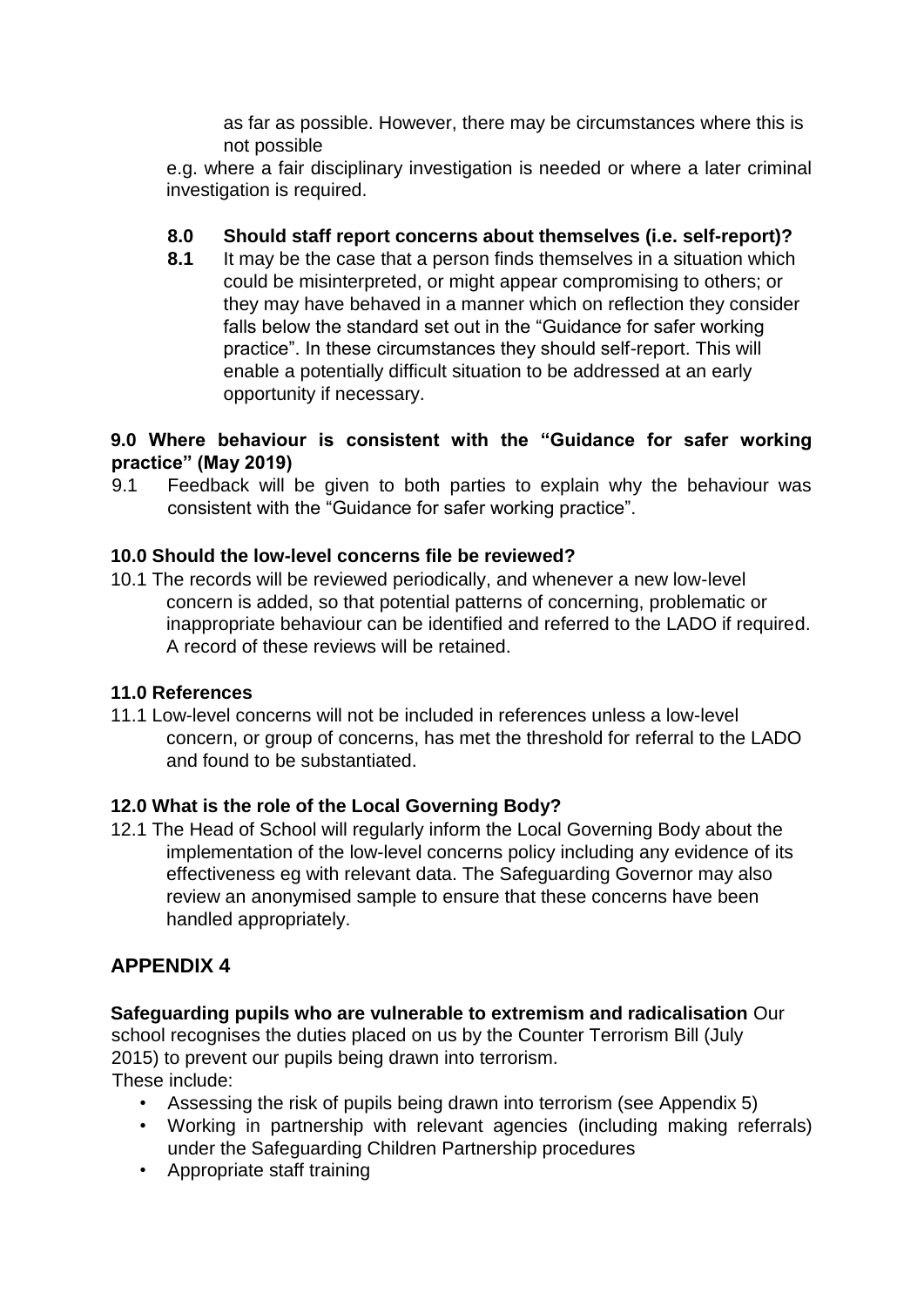• Appropriate online filtering

Our school is committed to actively promoting the fundamental British values of democracy, the rule of law, individual liberty and mutual respect and tolerance of those with different faiths and beliefs. The pupils are encouraged to develop and demonstrate skills and attitudes that will allow them to participate fully in and contribute positively to life in modern Britain.

There is a current threat from terrorism in the UK and this can include the exploitation of vulnerable young people, aiming to involve them in terrorism or to be active in supporting terrorism.

Our school seeks to protect children and young people against the messages of all violent extremism including but not restricted to those linked to Islamist Ideology, Far Right / Neo Nazi / White Supremacist ideology etc. Concerns should be referred to the Designated Safeguarding Lead who has local contact details for the Prevent Engagement Team (Police) and Channel referrals. They will also consider whether circumstances require Police to be contacted urgently.

# **APPENDIX 5**

# **Radicalisation and Extremism Risk Assessment**

School………………………………………………………………..….

|                                          | Yes/No | Evidence |
|------------------------------------------|--------|----------|
| Does the school have a policy?           |        |          |
| Does the school work with outside        |        |          |
| agencies on radicalisation and           |        |          |
| extremism e.g. Channel?                  |        |          |
| Have staff received appropriate          |        |          |
| training?                                |        |          |
| Has the school got a trained             |        |          |
| Prevent                                  |        |          |
| lead?                                    |        |          |
| Do staff know who to<br>discuss          |        |          |
| concerns with? (DSL)                     |        |          |
| Is suitable filtering of the internet in |        |          |
| place?                                   |        |          |
| Do children know who to talk to          |        |          |
| about their concerns?                    |        |          |
| Are there opportunities for children     |        |          |
| to learn about radicalisation and        |        |          |
| extremism?                               |        |          |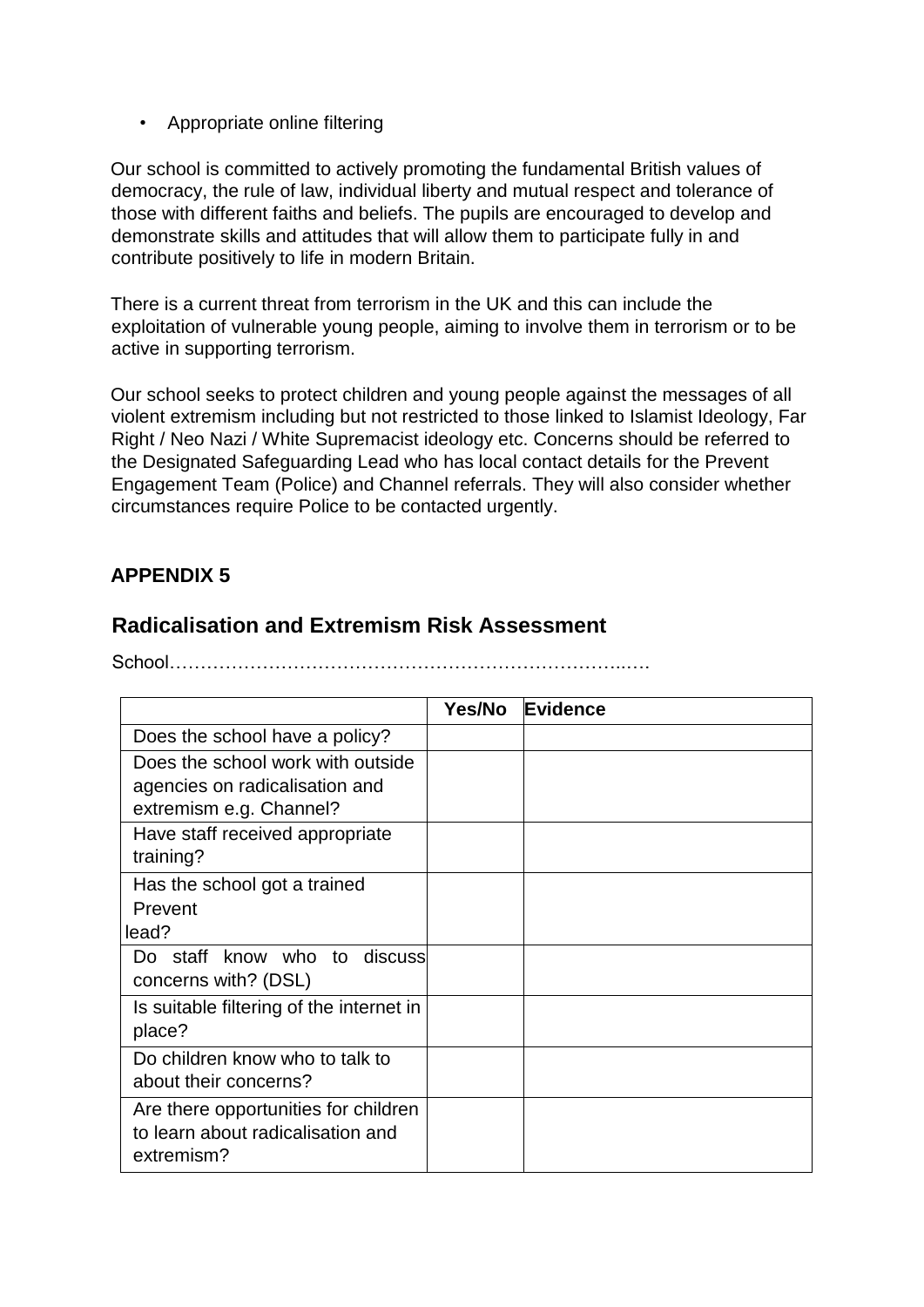|                                                                  | Have any cases been reported?     |             |
|------------------------------------------------------------------|-----------------------------------|-------------|
| Are individual pupils risk                                       |                                   |             |
| assessed?                                                        |                                   |             |
|                                                                  | What factors make the school      |             |
|                                                                  | community potentially vulnerable  |             |
| to being radicalised?                                            |                                   |             |
|                                                                  | (e.g. EDL local base, extreme     |             |
| tensions between local                                           | religious views promoted locally, |             |
|                                                                  | communities, promotion of radical |             |
|                                                                  | websites by some pupils/parents)  |             |
|                                                                  |                                   |             |
| Comment on the school's community, locality and relevant history |                                   |             |
|                                                                  |                                   |             |
|                                                                  |                                   |             |
|                                                                  |                                   |             |
|                                                                  |                                   |             |
| <b>Risk</b>                                                      | Low                               | Way Forward |
| evaluation                                                       |                                   |             |
|                                                                  |                                   |             |
|                                                                  | Medium                            |             |
|                                                                  |                                   |             |
|                                                                  | <b>High</b>                       |             |

| Jate |  |
|------|--|
|      |  |
|      |  |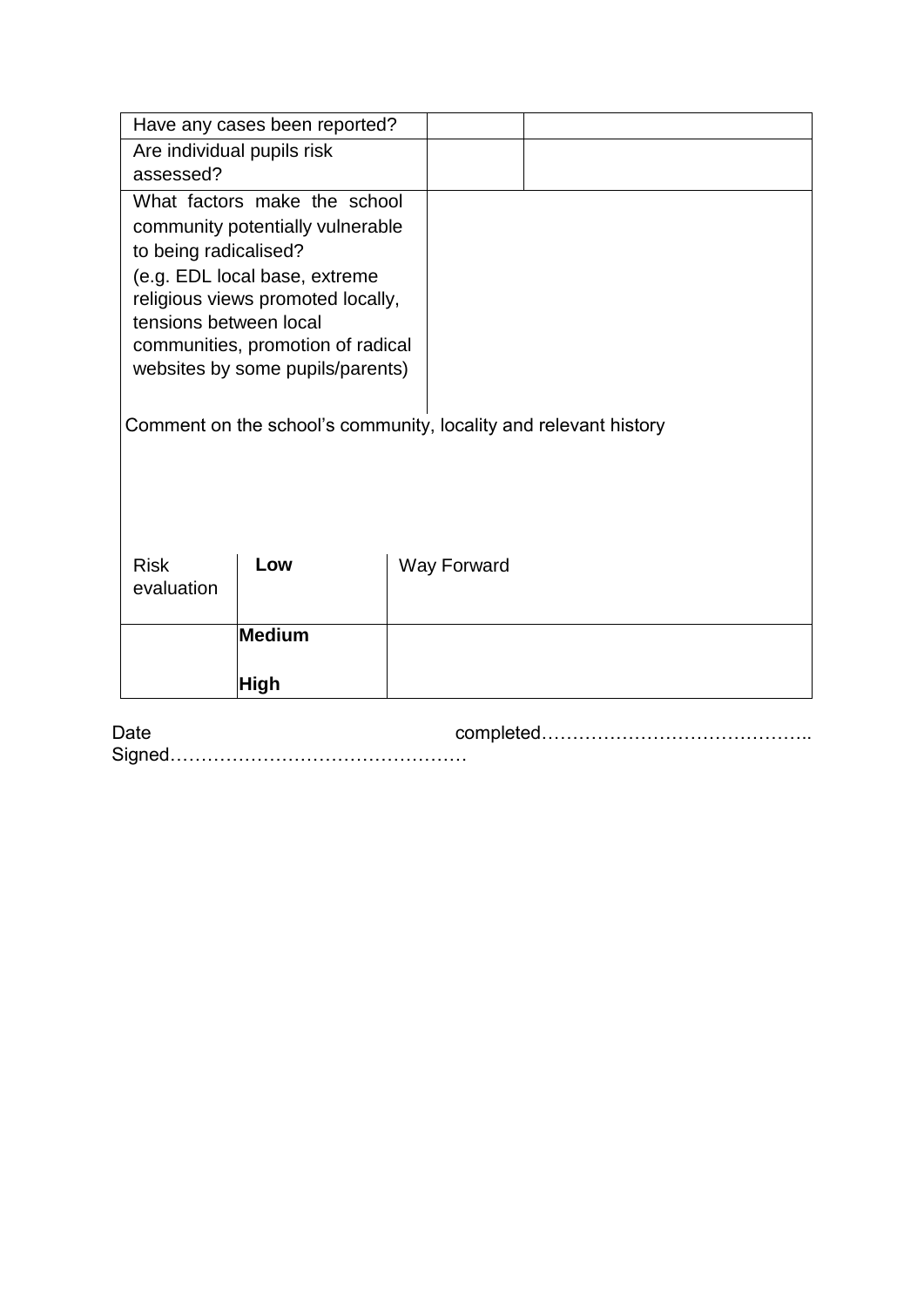# **APPENDIX 6**

#### **Female Genital Mutilation**

Section 5B of the Female Genital Mutilation Act 2003 and section 74 of the Serious Crime Act 2015 places a mandatory duty on teachers along with social workers and healthcare professionals to report to the police where they discover that FGM appears to have been carried out on a girl under 18 or where a girl discloses that she has undergone FGM. The school's response to FGM will take into account the government guidance, "Multi-agency statutory guidance on female genital mutilation" updated October 2018. Staff will also follow the established safeguarding procedure by reporting any such concerns to the Designated Safeguarding Lead and a report must also be made to the Police.

There will be a considered safeguarding response towards any girl who is identified as being at risk of FGM (eg there is a known history of practising FGM in her family, community or country of origin) which may include sensitive conversations with the girl and her family, sharing information with professionals from other agencies and/or making a referral to Children's Social Care. If the risk of harm is imminent there are a number of emergency measures that can be taken including police protection, an FGM protection order and an Emergency Protection Order.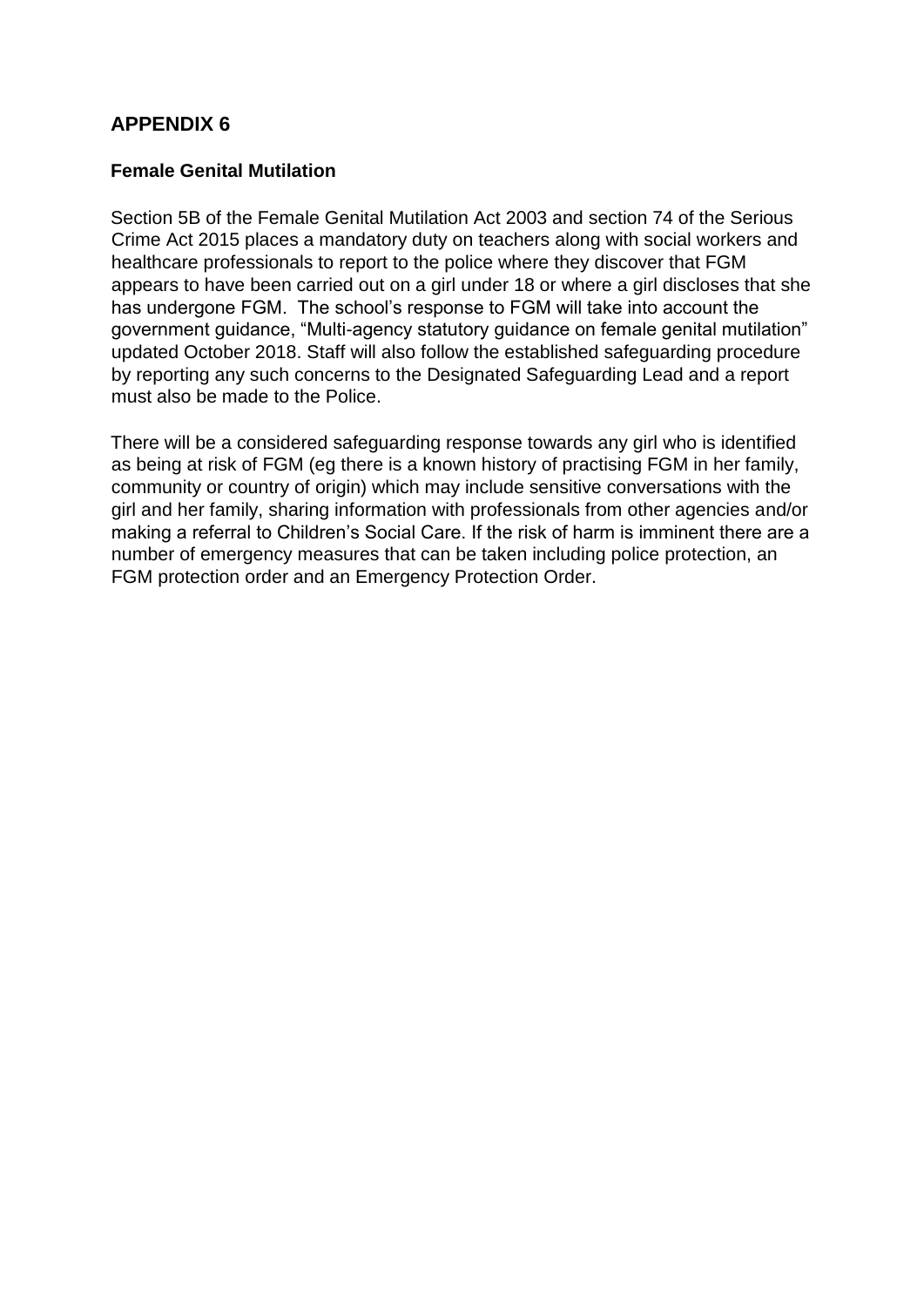# **APPENDIX 7**

#### **Indicators of abuse and neglect**

Abuse, neglect and safeguarding issues are rarely standalone events that can be covered by one definition or label. In most cases, multiple issues will overlap with one another.

**Physical abuse:** a form of abuse which may involve hitting, shaking, throwing, poisoning, burning or scalding, drowning, suffocating or otherwise causing physical harm to a child. Physical harm may also be caused when a parent or carer fabricates the symptoms of, or deliberately induces, illness in a child.

**Emotional abuse:** the persistent emotional maltreatment of a child such as to cause severe and adverse effects on the child's emotional development. It may involve conveying to a child that they are worthless or unloved, inadequate, or valued only insofar as they meet the needs of another person. It may include not giving the child opportunities to express their views, deliberately silencing them or 'making fun' of what they say or how they communicate. It may feature age or developmentally inappropriate expectations being imposed on children. These may include interactions that are beyond a child's developmental capability as well as overprotection and limitation of exploration and learning, or preventing the child from participating in normal social interaction. It may involve seeing or hearing the illtreatment of another. It may involve serious bullying (including cyberbullying), causing children frequently to feel frightened or in danger, or the exploitation or corruption of children. Some level of emotional abuse is involved in all types of maltreatment of a child, although it may occur alone.

**Sexual abuse:** involves forcing or enticing a child or young person to take part in sexual activities, not necessarily involving a high level of violence, whether or not the child is aware of what is happening. The activities may involve physical contact, including assault by penetration (for example rape or oral sex) or non-penetrative acts such as masturbation, kissing, rubbing and touching outside of clothing. They may also include non-contact activities, such as involving children in looking at, or in the production of, sexual images, watching sexual activities, encouraging children to behave in sexually inappropriate ways, or grooming a child in preparation for abuse. Sexual abuse can take place online, and technology can be used to facilitate offline abuse. Sexual abuse is not solely perpetrated by adult males. Women can also commit acts of sexual abuse, as can other children. The sexual abuse of children by other children is a specific safeguarding issue in education.

**Neglect:** the persistent failure to meet a child's basic physical and/or psychological needs, likely to result in the serious impairment of the child's health or development. Neglect may occur during pregnancy, for example, as a result of maternal substance abuse. Once a child is born, neglect may involve a parent or carer failing to: provide adequate food, clothing and shelter (including exclusion from home or abandonment); protect a child from physical and emotional harm or danger; ensure